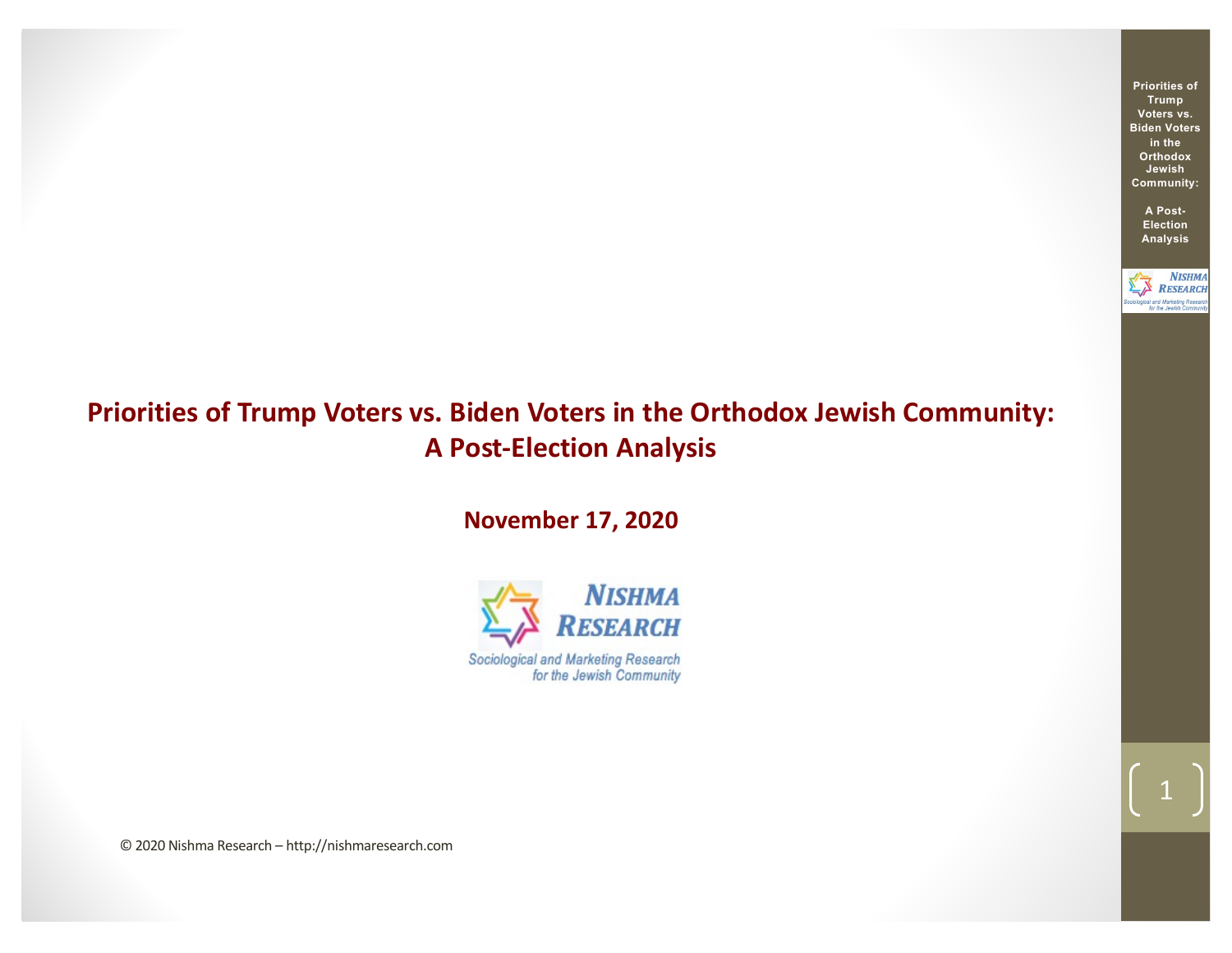# **Table of Contents**

| <b>Contents</b>                                                 | Page(s)   |
|-----------------------------------------------------------------|-----------|
| <b>Introduction and Methodology</b>                             | 3         |
| Summary of Key Findings - and Where Do We Go From Here?         | $4 - 5$   |
| <b>Voting "Stickiness"</b>                                      | 6         |
| <b>Voting For or Voting Against</b>                             | 7         |
| <b>The Key Voting Decision Issues</b>                           | $8 - 11$  |
| <b>Reactions to the Election Results and Process</b>            | 12        |
| Appendix I - Demographic Summary and Additional Data & Analysis | 13-18     |
| Appendix II – Sample Verbatim Responses                         | 19-22     |
| Appendix III - Survey Questionnaire                             | $23 - 26$ |
| <b>About Nishma Research</b>                                    | 27        |

**Priorities of Trump Voters vs. Biden Voters in the Orthodox Jewish Community:**

> **A Post-Election Analysis**

**NISHMA**<br>RESEARCH Sociological and Marketing Researc<br>for the Jewish Communi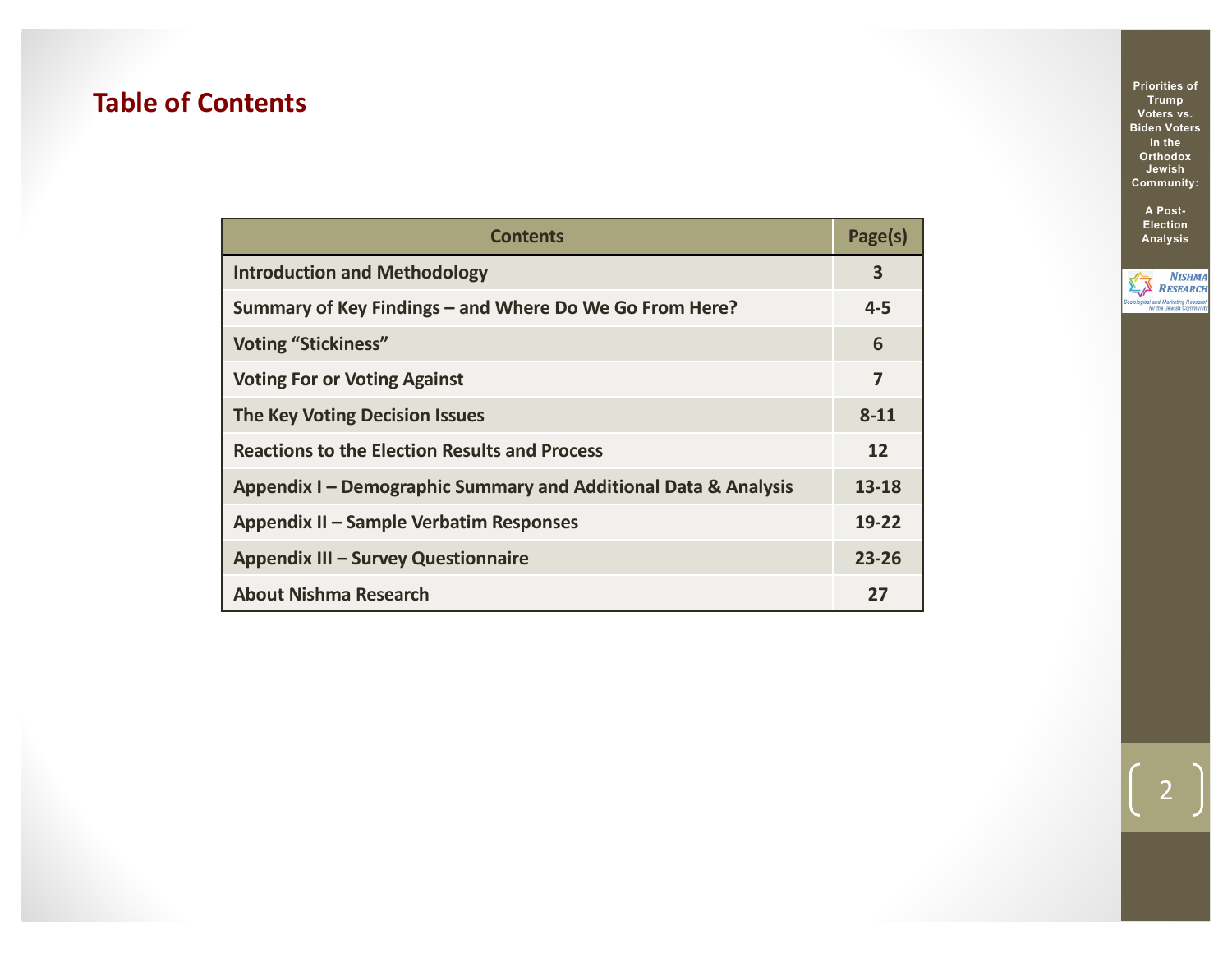## **Introduction and Methodology**

### **Introduction**

Studies have shown great diversity of political opinions across the Jewish community. For example, American Jewish Committee studies have found non-Orthodox Jews voting very predominantly Democrat, while Orthodox Jews tended toward Republican. Prior Nishma studies have found the Orthodox to be split between Haredi (ultra-Orthodox), very much in the Republican camp, while Modern Orthodox had more evenly split voting patterns.

The primary purpose of this research is not to determine the Jewish community's voting preferences. Rather, we seek to:

- Explore 35 voting decision factors and identify those that drove the voting decision of Trump voters vs. those that drove the voting decision of Biden voters.
- Identify factors that both groups see as important, as opportunities to build cohesion and advocacy; and factors where the groups disagreed on their importance, as opportunities to create dialogue and engagement.

### **Methodology**

Reaching the Orthodox community is challenging given its relatively small size and the lack at this time of any centralized, accessible email or phone lists. Our approach was to: (1) contact approximately 2,000 American Jews who have opted in to participate in Nishma Research studies; (2) Contact synagogues through three rabbinic/synagogue organizations: The Rabbinical Council of America (RCA), National Council of Young Israel (NCYI), and The International Rabbinic Fellowship (IRF). Emails were sent to their members, encouraging them (rabbis and congregants) to participate via a provided link to an online survey, using language along the following lines:

*"I am writing to ask for your help. We are about to do a postelection survey. This is not a poll, i.e., to determine who will vote for whom. Rather, this is an attempt to understand why people voted the way they did and to respect people's feelings about the election. We need to learn from each other and come together to achieve mutual goals."*

We follow the guidance of AAPOR (the American Association for Public Opinion Research) that opt-in surveys are not ideal but may be the best approach, lacking other options, as is the case in the Orthodox community. As is true for all surveys, responses should be viewed with appropriate understanding and caution, and through the lens of what is already known.

### **Responses**

We received 659 responses between November 4 and November 15, 2020, of which 552 identified themselves as Jewish. Of these, 449 identified as Orthodox and 103 identified as non-Orthodox.

This report focuses on the 449 members of the Orthodox community and much of our analysis explores the issues rated as most important by Trump voters (of which there were 146) vs. Biden voters (of which there were 244). We do not represent or profile the Orthodox community' voting patterns. Thus, statistical significance testing focuses on differences between the two groups.

#### **Contact**

Nishma Research sponsored and conducted this research as a service to the community and is responsible for all aspects of the study and analysis. We welcome feedback from the community.

> Mark L. Trencher – Email: mark@nishmaresearch.com West Hartford, Connecticut – November 17, 2020

**Priorities of Trump Voters vs. Biden Voters in the Orthodox Jewish Community:**

> **A Post-Election Analysis**

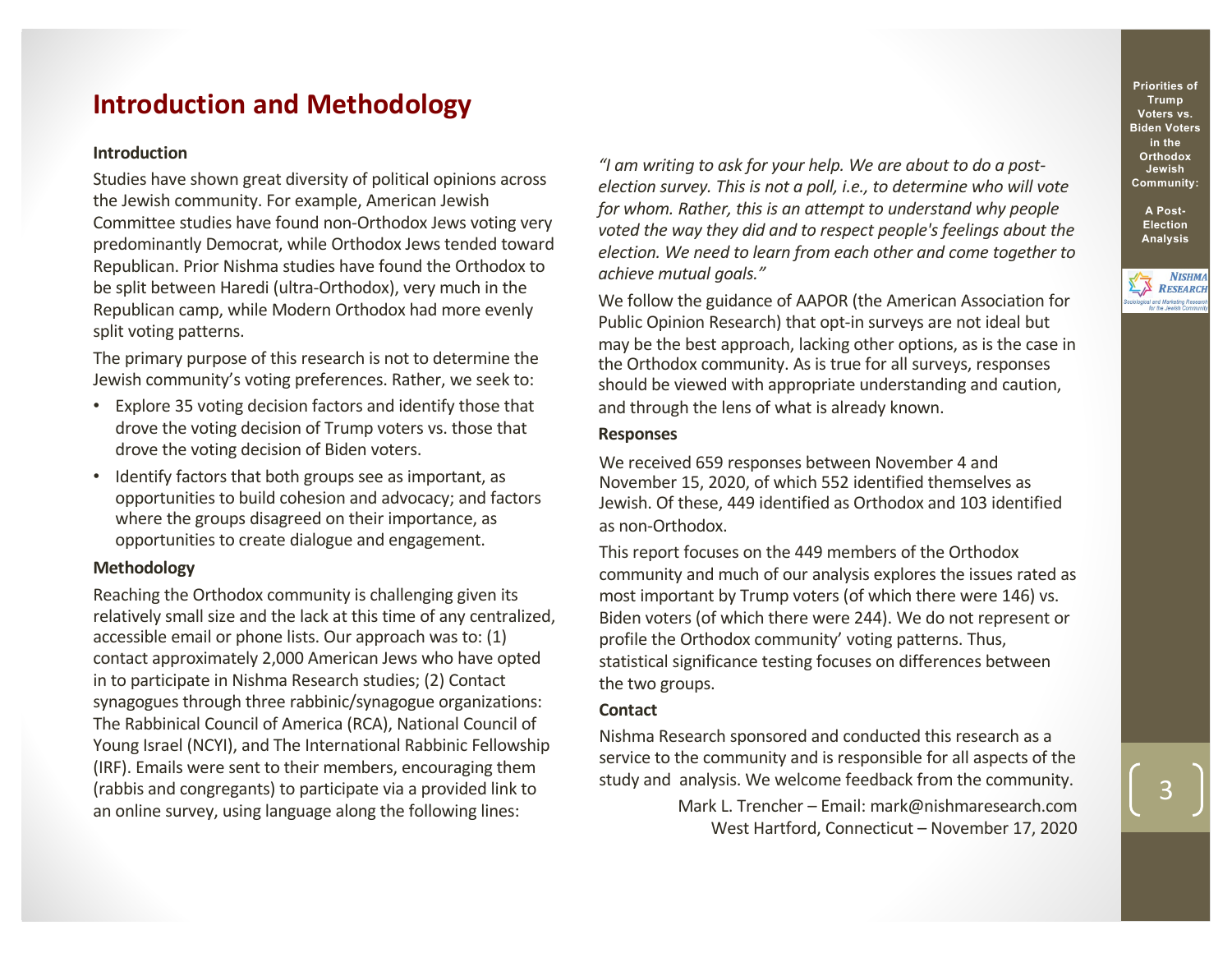### **Summary of Key Findings – and Where Do We Go From Here?** *(Page 1 of 2)*

Our objective was to identify the issues that most influenced voters, based on the percentages who stated that a particular issue was among their "Most Critical Factors."

Of the 35 issues examined, only three – our nation's future, Supreme Court appointments, and the candidate's experience and accomplishments – were viewed as critical in their voting decision by about 40% or more of both Trump voters and Biden voters.

The differences between how Trump voters rated issue importance and how Biden voters rated issue importance were statistically significant for 27 of the 35 issues, and in many cases, views were essentially opposites.

For Trump voters, primary factors were themes of Jewishness, threats, our nation's governance, and the economy. For Biden voters, primary factors were science and health, our nation's governance, and the people.

Looking at the specific issues that are included in these themes, 15 issues were viewed as significantly more important by Trump voters. They ranked Israel as their #1 issue, with 80% citing it as critical, compared to 29% of Biden voters. The top issues that Trump voters more often saw as important were as follows:

|                          | % Rating Among "Most Critical Factors" |                     |  |
|--------------------------|----------------------------------------|---------------------|--|
|                          | <b>Trump Voters</b>                    | <b>Biden Voters</b> |  |
| <b>Israel</b>            | 80%                                    | 29%                 |  |
| Iran                     | 57%                                    | 8%                  |  |
| <b>Terrorism</b>         | 59%                                    | 13%                 |  |
| <b>Taxes</b>             | 42%                                    | 8%                  |  |
| Crime                    | 38%                                    | 6%                  |  |
| <b>Religious Freedom</b> | 59%                                    | 29%                 |  |

96% of Trump voters rated Israel as critically or very important, compared to 72% of Biden voters.

12 issues were viewed as significantly more important by Biden voters, who ranked the Coronavirus pandemic as their #1 issue with 78% citing it as critical, compared to 12% of Trump voters. The top issues that Biden voters more often saw as important were as follows:

|                                             | % Rating Among "Most Critical Factors" |                     |  |
|---------------------------------------------|----------------------------------------|---------------------|--|
|                                             | <b>Biden Voters</b>                    | <b>Trump Voters</b> |  |
| <b>Coronavirus</b><br>pandemic              | 78%                                    | 12%                 |  |
| <b>Bringing the country</b><br>together     | 49%                                    | 8%                  |  |
| <b>Climate change</b>                       | 41%                                    | 1%                  |  |
| <b>Health care</b>                          | 56%                                    | 16%                 |  |
| <b>How decisions at</b><br>the top are made | 49%                                    | 16%                 |  |
| Liking the candidate<br>as a person         | 35%                                    | 3%                  |  |

Looking at attitudes 3+ days after Election Day, Biden voters were very positive about the election process and results, while Trump voters were quite negative about the results and more than three-fourths questioned the election's fairness.

*Continued*

**Priorities of Trump Voters vs. Biden Voters in the Orthodox Jewish Community:**

**A Post-Election Analysis**

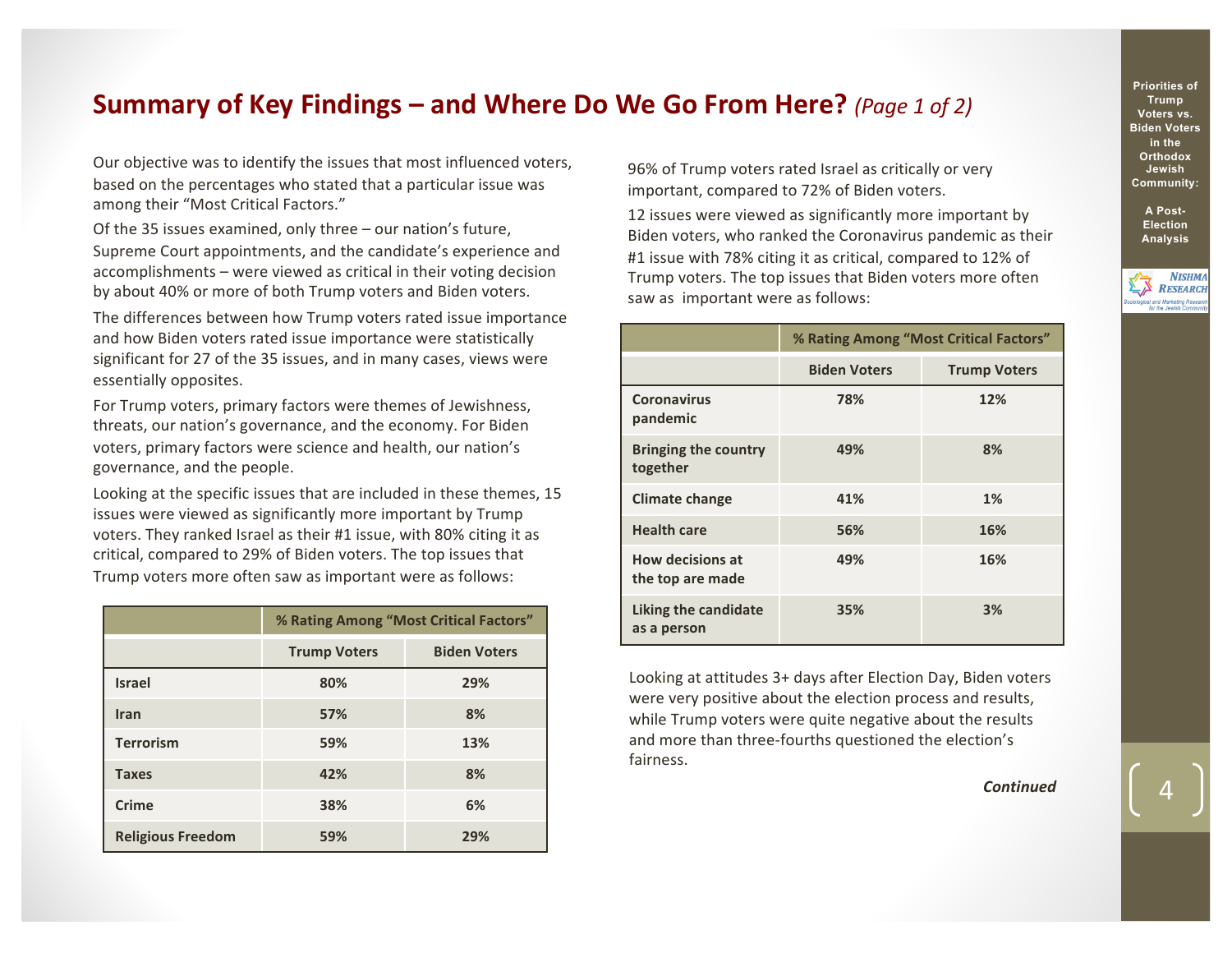### **Summary of Key Findings – and Where Do We Go From Here?** *(Page 2 of 2)*

### **Where Do We Go From Here?**

This research has shown striking differences between the views of Orthodox Jewish Trump voters and Orthodox Jewish Biden voters. Indeed, there are so few areas of agreement that one may become discouraged.

In recent years, Orthodox Jewry has become increasingly fragmented. Some of the issues causing fragmentation have centered around Orthodox practices and norms, e.g. the role of women, acceptance of LGBTQ, etc. In these cases and other areas, the more liberal wings of Orthodoxy have sought changes in normative practices, which the more "right-leaning" segments have resisted.

It has also been known for a number of years that political views differ across the Orthodox spectrum, i.e., Haredi have become more Republican; while Modern Orthodoxy's ideological left is quite politically Democrat/liberal, and its ideological right is quite politically Republican/conservative. Some of the political shift ha been due to views relating to treatment of Israel (e.g., the right sees the left as a growing body of anti-Israel animus) and social change (i.e., in areas contrary to the views of *halacha*).

But while there has been awareness of political differences, politics has taken a back seat to religious ideological differences … until now.

Is the extreme disparity that we see today something the tiny American Orthodox community (comprising about ¼ of 1% of the US population, and about 12% of the total US Jewish population) can abide? Do the recent changes in political polarization represent a true paradigm shift in the Orthodox community? Has the Orthodox community reached a tipping point in its absorption of secular political debate? Or are the differences across Orthodoxy magnified by more temporal political personalities, tribalism and opposition … and masking underlying areas of agreement?

To answer these questions, we could posit that the explicit reasons given for selecting a candidate might not be equivalent to motivation. To some extent, both sets of voters were parroting campaign messages (advertising, talking points, etc.) often heard from their favored candidate, and reflecting their extremely different personalities and ideologies. This may be a piece of good news, because their views might not be as far apart as these data seem to suggest.

We believe the data point to an opportunity for the Orthodox community and its leaders to take a step back and create deeper and more nuanced understanding of Orthodox Jews' "baseline" political views, not necessarily in the context of a specific election. Nishma Research wishes to explore opportunities to build upon our knowledge and welcomes communal participation and support in this endeavor.

**Priorities of Trump Voters vs. Biden Voters in the Orthodox Jewish Community:**

**A Post-Election Analysis**

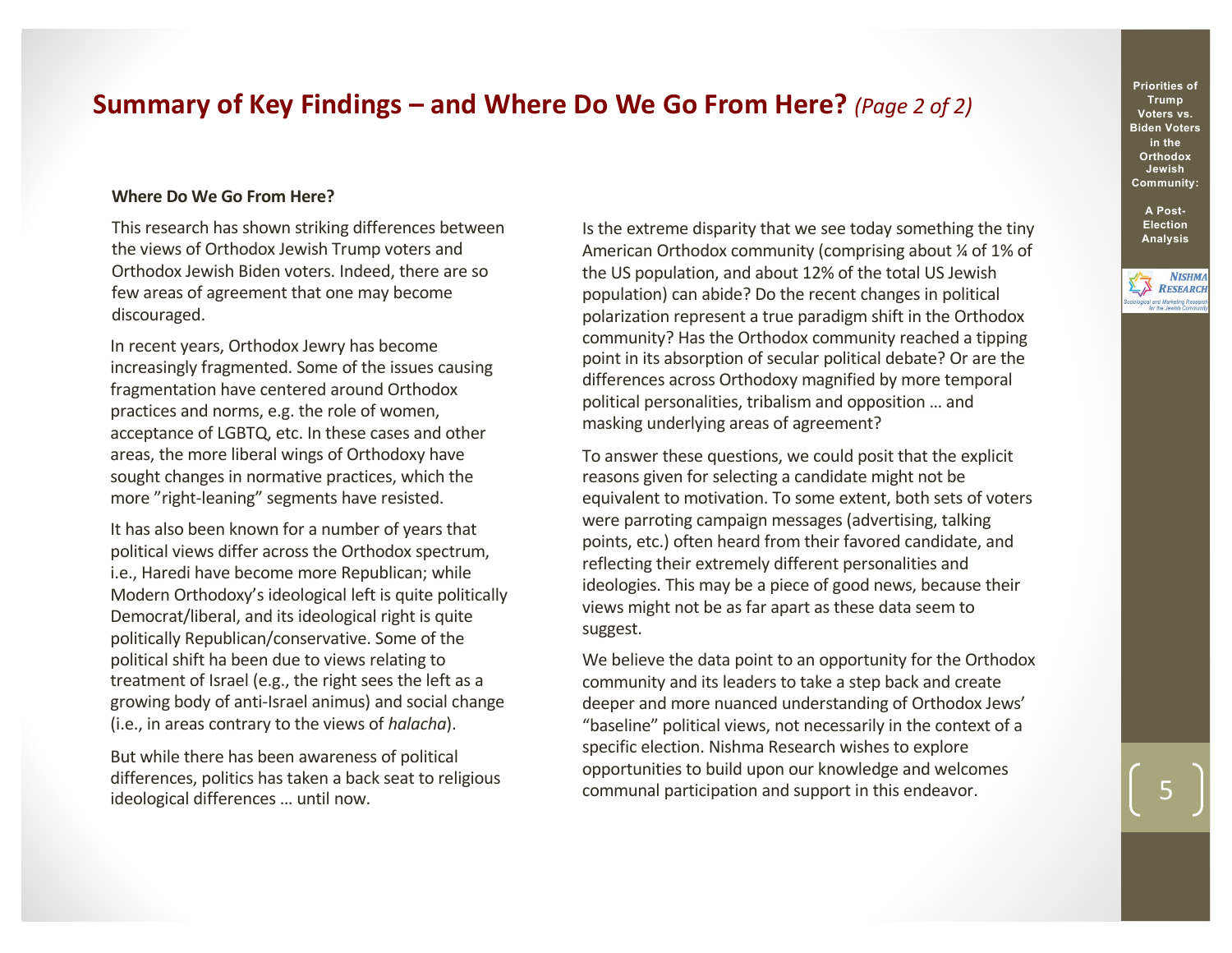**Voting "Stickiness" – Presidential voting was consistent between 2016 and 2020; almost all 2016 Trump voters again voted for Trump and almost all 2016 Clinton voters voted for Biden.**



See Q4 and Q6 in Appendix III – Survey Questionnaire. n = 116 for 2016 Trump voters and 225 for 2016 Clinton voters

6

**Priorities of Trump Voters vs. Biden Voters in the Orthodox Jewish Community: A Post-Election Analysis**

> **NISHMA RESEARCH**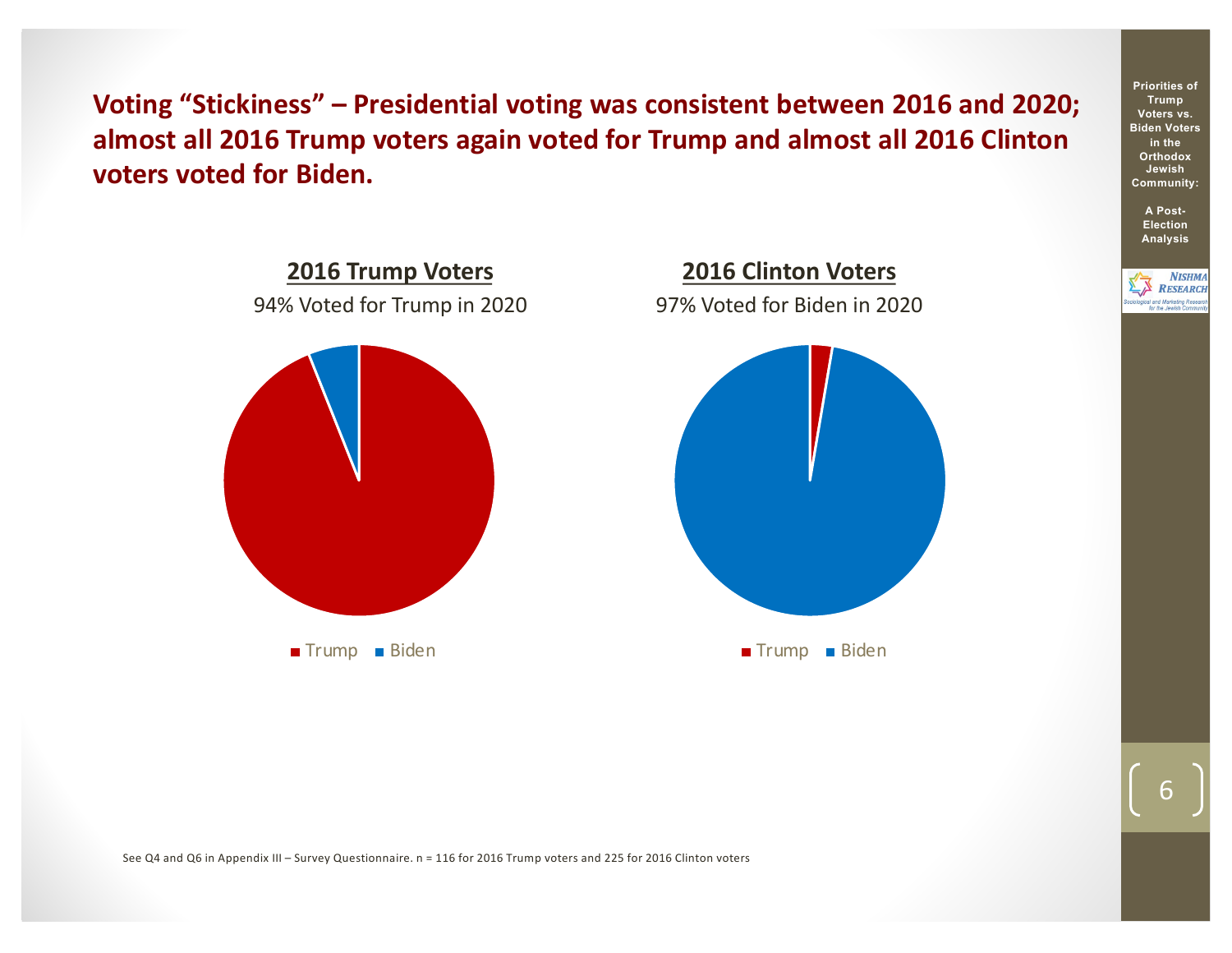**Voting For Your Candidate or Voting Against the Opponent? – Trump voters much more often voted** *for their candidate* **than did Biden voters; Biden voters a bit more often were voting** *against Trump***.**



See Q9a and Q9b in Appendix III – Survey Questionnaire. n = 140 for Trump voters and 236 for Biden voters

7

**Trump Voters vs. Biden Voters in the Orthodox Jewish Community:**

**Priorities of** 

**A Post-Election Analysis**

> **NISHMA RESEARCH**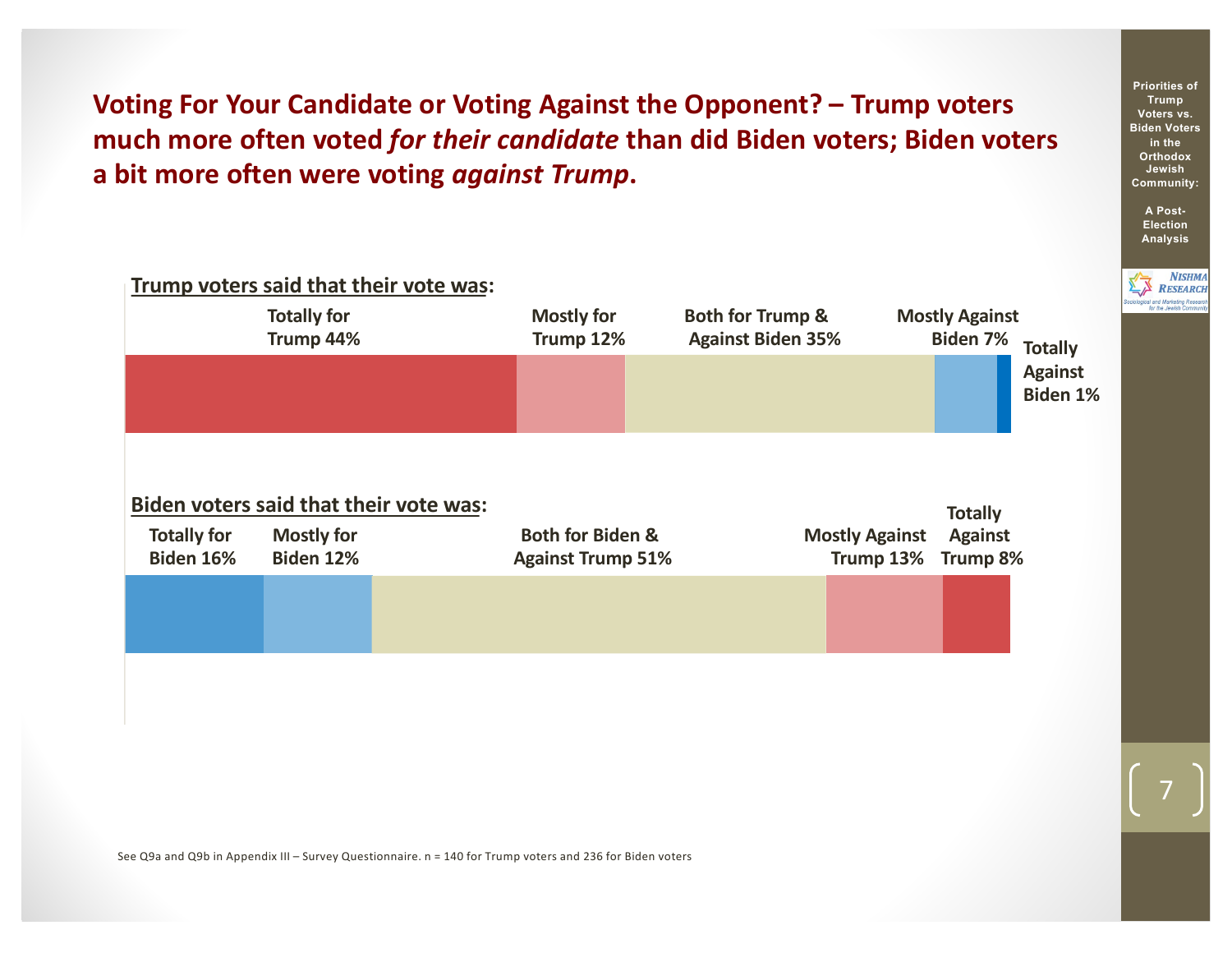**The Voting Decision Issues – Voter interviews helped us identify 35 issues that potentially affected how people voted.**

| <b>Issues That Might Affect Voting Decisions</b> |                                      |  |
|--------------------------------------------------|--------------------------------------|--|
| <b>Abortion</b>                                  | How decisions at the top are made    |  |
| <b>Advice from religious leaders</b>             | How the U.S. is viewed in the world  |  |
| <b>Anti-Semitism</b>                             | <b>Immigration</b>                   |  |
| Balance among the three branches of government   | <b>Iran</b>                          |  |
| Bringing the country together                    | <b>Israel</b>                        |  |
| China                                            | <b>Jobs and unemployment</b>         |  |
| <b>Climate change</b>                            | My liking the candidate as a person  |  |
| Coronavirus pandemic                             | <b>National security</b>             |  |
| <b>Crime</b>                                     | <b>Our nation's future</b>           |  |
| <b>Education issues, college-related</b>         | Racial inequality and race relations |  |
| <b>Education issues, grades K-12</b>             | <b>Religious freedom</b>             |  |
| <b>Experience and accomplishments</b>            | <b>Stock market</b>                  |  |
| <b>Federal deficit</b>                           | <b>Strong federal leadership</b>     |  |
| Federal government's role                        | <b>Supreme Court appointments</b>    |  |
| <b>Fighting for average Americans</b>            | <b>Taxes</b>                         |  |
| Gap between rich and poor                        | <b>Terrorism</b>                     |  |
| <b>Gun ownership</b>                             | <b>Trade agreements</b>              |  |
| <b>Health care</b>                               |                                      |  |

See Q8a and Q8b in Appendix III – Survey Questionnaire; n = 146 for Trump voters and 244 for Biden voters. The following two pages examine the top factors affecting the voting decision. In testing the survey questionnaire, we originally had three response options: Very important, Somewhat important, and Not important. However, we felt that too many voters were selecting the first option for many of the issues presented. Because we wanted to separate out the most critical decision factors from the rest, we ultimately presented the question with four response options: My Most Critical Factors, Quite Important, Somewhat Important, and Not So Important.

Note that 3% of Biden voters self-identified as Haredi and 21% of the Trump voters self-identified as Haredi. This is because Nishma's participant mailing list is more Modern than Haredi, but also because the Haredi more often voted for Trump. We assessed the possible impact of the disparate representation and found that it might minimally (i.e., up to about a 3% impact) affect five of the 35 decision factors' data presented on the next few pages.

**Priorities of Trump Voters vs. Biden Voters in the Orthodox Jewish Community:**

> **A Post-Election Analysis**

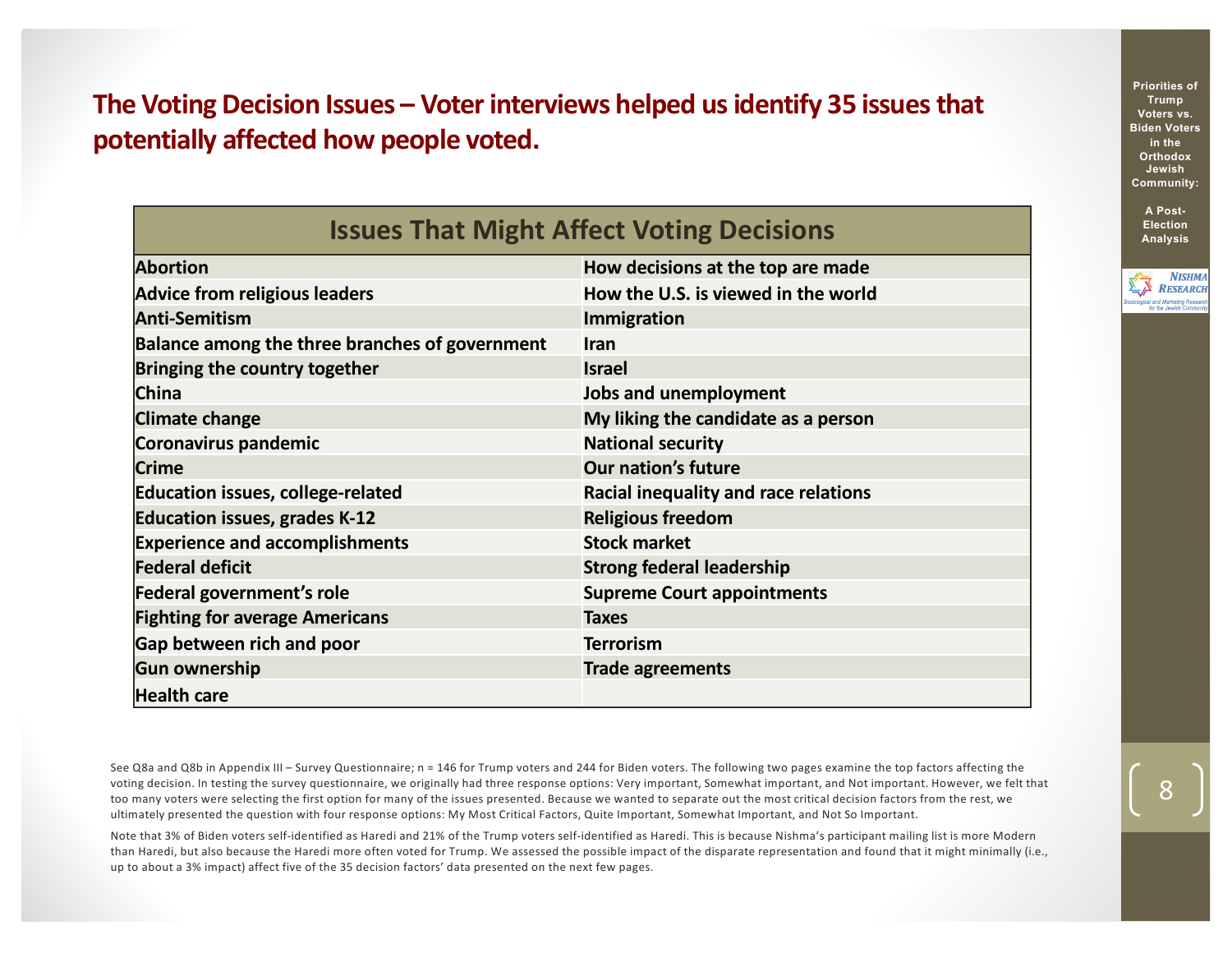# **Key Decision Issues varied dramatically between Trump voters and Biden voters.**

| <b>Impact of Issues on Vote for Trump</b><br>(% Citing Issues as Among "My Most Critical Factors") |     |                                      |     |
|----------------------------------------------------------------------------------------------------|-----|--------------------------------------|-----|
| 1. Israel                                                                                          |     |                                      | 80% |
| 2 Our nation's future                                                                              |     |                                      | 61% |
| 3. National security                                                                               |     |                                      | 60% |
| 4. Terrorism                                                                                       |     |                                      | 59% |
| 5. Religious freedom                                                                               |     |                                      | 59% |
| 6. Iran                                                                                            |     |                                      | 57% |
| 7. Supreme Court appointments                                                                      |     |                                      | 47% |
| 8. Taxes                                                                                           |     |                                      | 42% |
| 9. Jobs and unemployment                                                                           |     |                                      | 41% |
| 10. Experience and accomplishments                                                                 |     |                                      | 38% |
| Crime                                                                                              | 38% | <b>Federal deficit</b>               | 15% |
| Anti-Semitism                                                                                      | 37% | Race inequality, race relations      | 13% |
| <b>Fighting for Average Americans</b>                                                              | 32% | Coronavirus pandemic                 | 12% |
| Federal government's role                                                                          | 28% | How US is viewed in the world        | 10% |
| Immigration                                                                                        | 23% | <b>Education issues, K-12</b>        | 8%  |
| <b>Strong federal leadership</b>                                                                   | 21% | <b>Bringing country together</b>     | 8%  |
| <b>Balance of government branches</b>                                                              | 21% | <b>Education issues, college</b>     | 8%  |
| <b>Trade agreements</b>                                                                            | 20% | Gap between rich & poor              | 6%  |
| China                                                                                              | 20% | Abortion                             | 4%  |
| <b>Stock market</b>                                                                                | 19% | <b>Advice from religious leaders</b> | 4%  |
| <b>Health care</b>                                                                                 | 16% | Liking candidate as a person         | 3%  |
| How decisions made at the top                                                                      | 16% | Climate change                       | 1%  |
| <b>Gun ownership</b>                                                                               | 16% |                                      |     |

| <b>Impact of Issues on Vote for Biden</b><br>(% Citing Issues as Among "My Most Critical Factors") |     |                                      |        |
|----------------------------------------------------------------------------------------------------|-----|--------------------------------------|--------|
| 1. Coronavirus pandemic                                                                            |     |                                      | 78%    |
| 2. Our nation's future                                                                             |     |                                      | 76%    |
| 3. Health care                                                                                     |     |                                      | 56%    |
| 4. Bringing the country together                                                                   |     |                                      | 49%    |
| 5. How decisions at the top are made                                                               |     |                                      | 49%    |
| <b>6. Supreme Court appointments</b>                                                               |     |                                      | 47%    |
| 7. Race inequality and race relations                                                              |     |                                      | 42%    |
| 8. Experience and accomplishments                                                                  |     |                                      | 41%    |
| 9. Climate change                                                                                  |     |                                      | 41%    |
|                                                                                                    |     |                                      | 36%    |
| 10. Fighting for Average Americans                                                                 |     |                                      |        |
| <b>National security</b>                                                                           | 36% | <b>Education issues, K-12</b>        | 14%    |
| Liking candidate as a person                                                                       | 35% | <b>Terrorism</b>                     | 13%    |
| Gap between rich and poor                                                                          | 34% | <b>Education issues, college</b>     | 11%    |
| <b>Religious freedom</b>                                                                           | 29% | <b>Abortion</b>                      | 10%    |
| Israel                                                                                             | 29% | Iran                                 | 8%     |
| <b>Strong federal leadership</b>                                                                   | 27% | <b>Taxes</b>                         | 8%     |
| How US is viewed in the world                                                                      | 26% | Crime                                | 6%     |
| <b>Balance of government branches</b>                                                              | 25% | <b>Stock market</b>                  | 5%     |
| Jobs and unemployment                                                                              | 25% | <b>Federal deficit</b>               | 5%     |
| <b>Gun ownership</b>                                                                               | 21% | <b>Trade agreements</b>              | 3%     |
| Immigration                                                                                        | 21% | China                                | 2%     |
| Anti-Semitism                                                                                      | 18% | <b>Advice from religious leaders</b> | < 0.5% |
| Federal government's role                                                                          | 17% |                                      |        |

**Priorities of Trump Voters vs. Biden Voters in the Orthodox Jewish Community:**

> **A Post-Election Analysis**

**NISHMA**<br>RESEARCH Sociological and Marketing Resear<br>for the Jewish Commun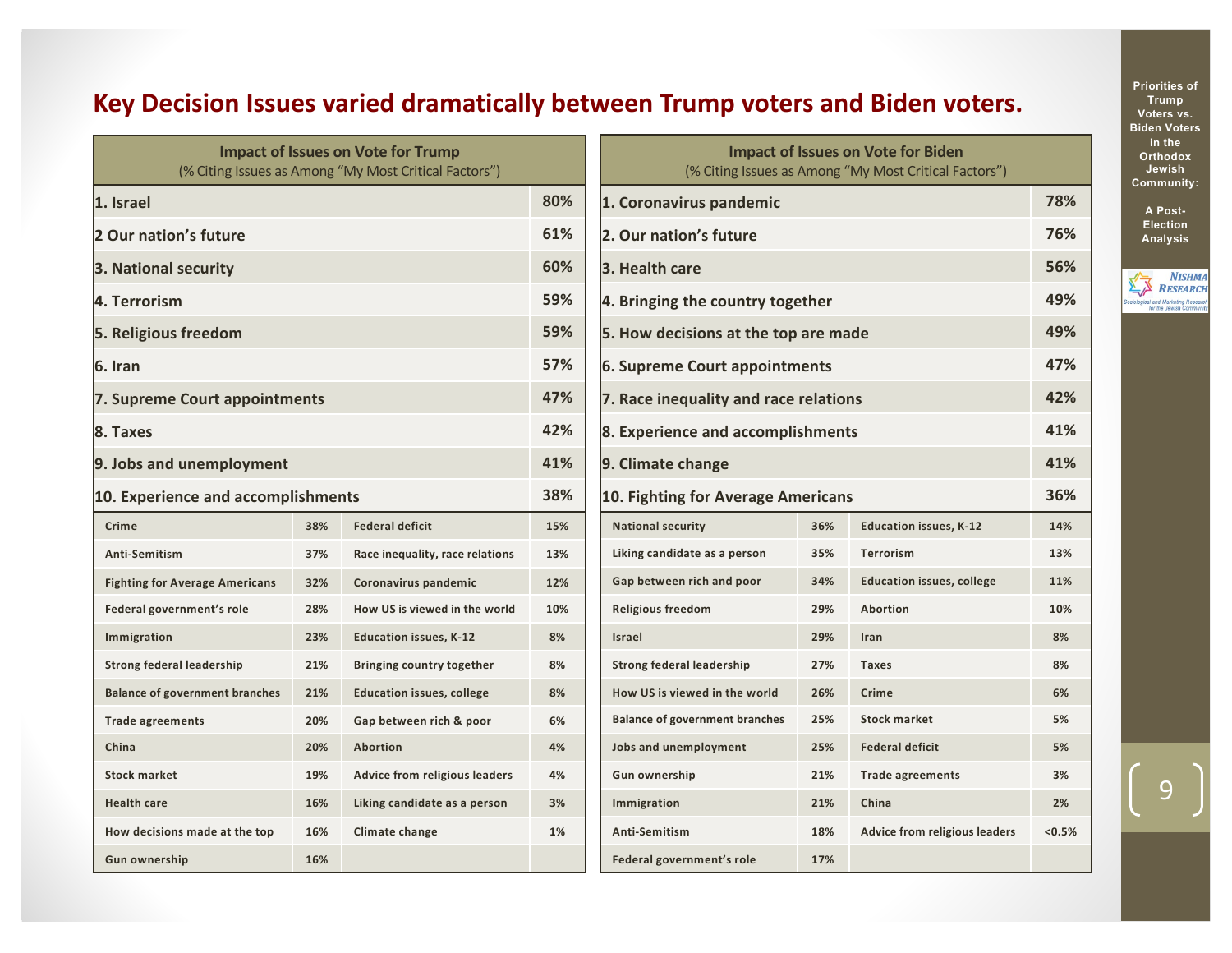**Voting Decision Issues: Comparing Trump Voters' vs. Biden Voters' Priorities – The differences between how Trump voters rated issues and how Biden voters rated issues are large and statistically significant for 27 of the 35 issues.**

| Issues That Are Important to both Trump voters and Biden Voters (40%+) |        |          |  |
|------------------------------------------------------------------------|--------|----------|--|
| <b>Issues</b>                                                          | Trump% | Biden %  |  |
| Our nation's future                                                    | 61%    | $76\%$ * |  |
| <b>Supreme Court appointments</b>                                      | 47%    | 47%      |  |

| <b>Issues Significantly More Important to Trump Voters*</b><br>(in descending order of statistical significance of difference)                                                                                  |                                                                    |                                                                 |
|-----------------------------------------------------------------------------------------------------------------------------------------------------------------------------------------------------------------|--------------------------------------------------------------------|-----------------------------------------------------------------|
| <b>Issues</b>                                                                                                                                                                                                   | Trump%                                                             | <b>Biden %</b>                                                  |
| <b>Israel</b><br><b>Iran</b><br><b>Terrorism</b><br><b>Taxes</b><br>Crime<br><b>Religious freedom</b><br><b>National security</b><br><b>Anti-Semitism</b><br>Jobs and unemployment<br>Federal government's role | 80%<br>57%<br>59%<br>42%<br>38%<br>59%<br>60%<br>37%<br>41%<br>28% | 29%<br>8%<br>13%<br>8%<br>6%<br>29%<br>36%<br>18%<br>25%<br>17% |

| <b>Issues of Relatively Equal Importance</b> |  |
|----------------------------------------------|--|
| (in descending order of average importance)  |  |

| <b>Issues</b>                           | Trump% | <b>Biden %</b> |
|-----------------------------------------|--------|----------------|
| <b>Experience &amp; accomplishments</b> | 38%    | 41%            |
| <b>Fighting for average Americans</b>   | 32%    | 36%            |
| <b>Strong federal leadership</b>        | 21%    | 27%            |
| <b>Balance of government branches</b>   | 21%    | 25%            |
| Immigration                             | 23%    | 21%            |
| <b>Gun ownership</b>                    | 16%    | 21%            |
| <b>Federal deficit</b>                  | 15%    | 5%             |

**Issues Significantly More Important to Biden Voters\*** (in descending order of statistical significance of difference)

| <b>Issues</b>                     | Trump% | <b>Biden %</b> |
|-----------------------------------|--------|----------------|
| Coronavirus pandemic              | 12%    | 78%            |
| Bringing the country together     | 8%     | 49%            |
| <b>Health care</b>                | 16%    | 56%            |
| <b>Climate change</b>             | 1%     | 41%            |
| How decisions are made at the top | 16%    | 49%            |
| Liking candidate as a person      | 3%     | 35%            |
| Race inequality & race relations  | 13%    | 42%            |
| Gap between rich & poor           | 6%     | 34%            |
| How US is viewed in the world     | 10%    | 26%            |

**Issues Less Important (=<20%) to Both Groups** (in descending order of average importance)

| <b>Issues</b>                            | Trump%   | <b>Biden %</b> |
|------------------------------------------|----------|----------------|
| <b>Stock market</b>                      | 19%*     | 5%             |
| <b>Trade agreements</b>                  | $20\%$ * | 3%             |
| China                                    | $20\%$ * | 2%             |
| <b>Education issues, grades K-12</b>     | 8%       | 14%*           |
| <b>Education issues, college-related</b> | 8%       | 11%            |
| <b>Abortion</b>                          | 4%       | 10%*           |
| <b>Advice from religious leaders</b>     | 4%*      | < 0.5%         |

Percentages are for voters citing the issue as among their "most critical factors."

\* Denotes statistically significant differences; where we compare two percentages, the asterisk is displayed next to the higher percentage. For the charts showing "Issues Significantly More Important to Trump/Biden Voters," all differences are significant.

**Priorities of Trump Voters vs. Biden Voters in the Orthodox Jewish Community:**

> **A Post-Election Analysis**

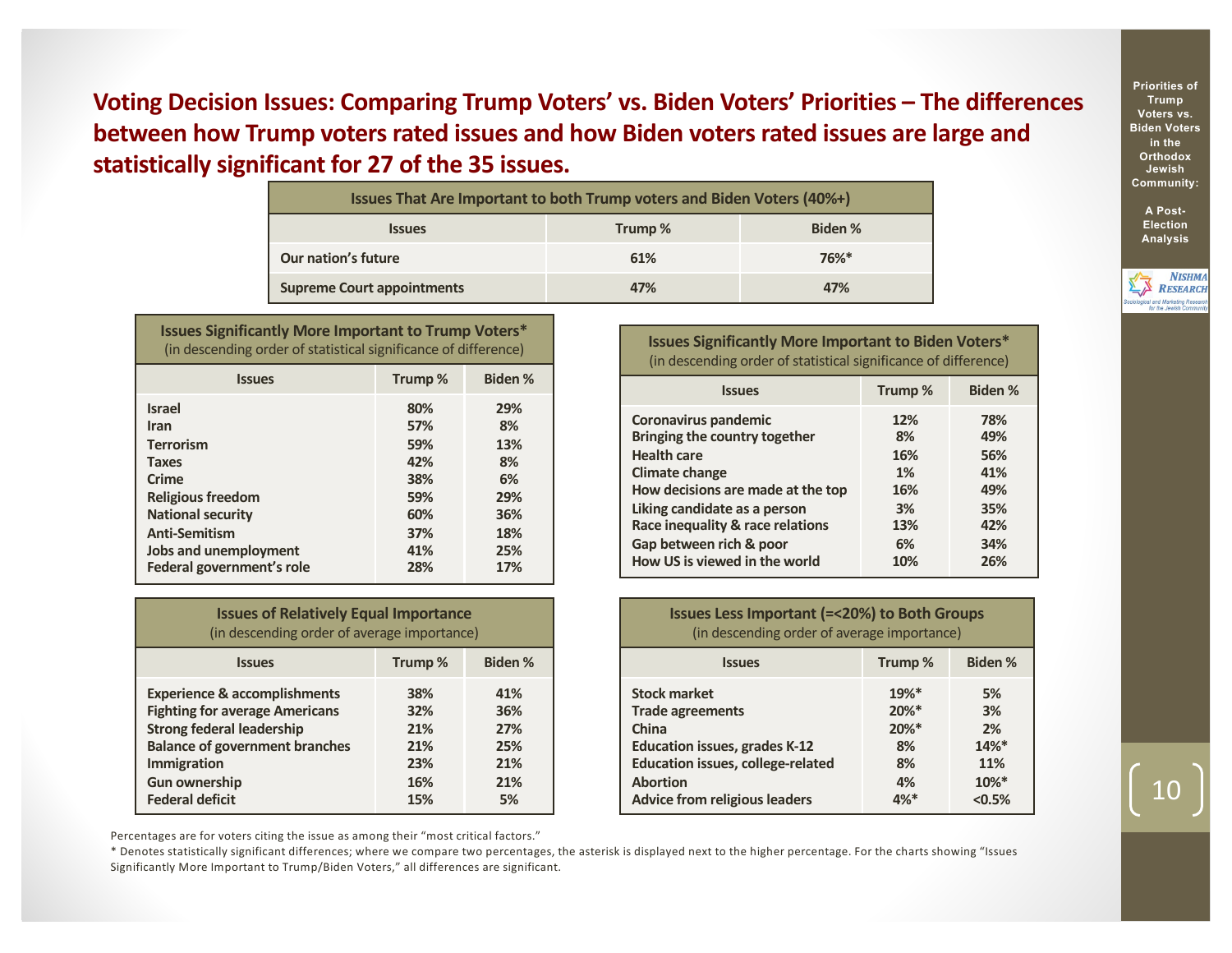**Voting Decision Issues by Theme – For Trump voters, primary vote drivers were themes of Jewishness, threats, our nation's governance, and the economy. For Biden voters, primary vote drivers were science and health, our nation's governance, and the people.**



While some of the 35 issues straddle more than one theme, we made the effort to categorize the issues into seven broad themes (percentages are the average of voters citing the issue as among their "most critical factors"), as follows: Economy = Federal deficit, Jobs and unemployment, Stock market, Taxes. Governance = Balance among the three branches of government, Experience and accomplishments, Federal government's role, How decisions at the top are made, My liking the candidate as a person, Our nation's future, Strong federal leadership, Supreme Court appointments. Jewish = Advice from religious leaders, Anti-Semitism, Iran, Israel, Religious freedom. U.S. & the World = China, How the U.S. is viewed in the world, Immigration, Trade agreements Science & Health = Climate change, Coronavirus pandemic, Health care. The People = Abortion, Bringing the country together, Education issues college-related, Education issues grades K-12, Fighting for average Americans, Gap between rich and poor, Racial inequality and race relations. Threats = Crime, Gun ownership, National security, Terrorism.

**Priorities of Trump Voters vs. Biden Voters in the Orthodox Jewish Community:**

> **A Post-Election Analysis**

**NISHMA RESEARCH**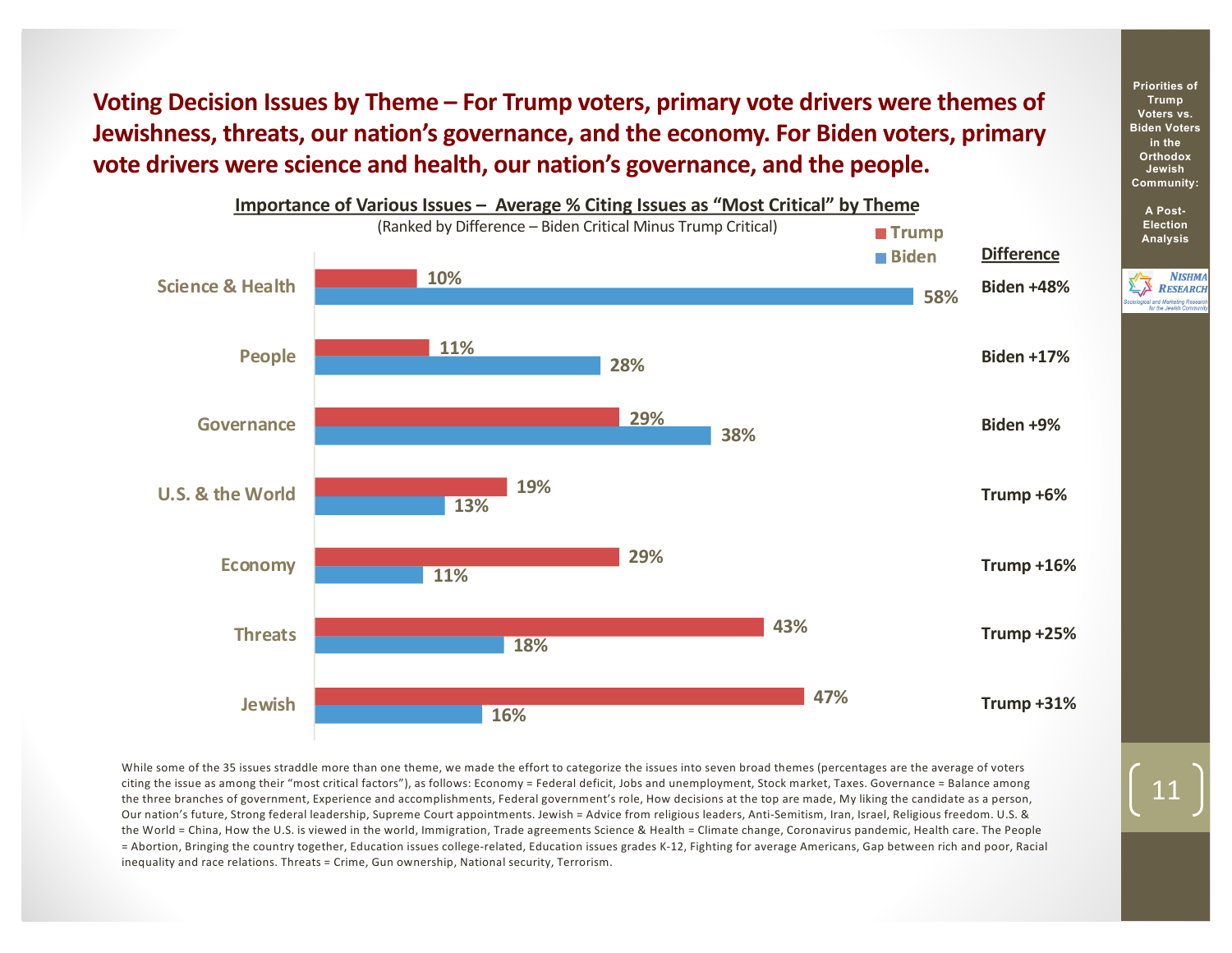**Reactions to the Election Results and Process – Looking at attitudes 3+ days after Election Day, Biden voters were very positive, while Trump voters were quite negative, and more than three-fourths questioned the election's fairness.**

|                     | <b>Trump Voters</b>                                                                              |                                                                              |                 |                      | <b>Biden Voters</b> |                                                             |                 |                      |
|---------------------|--------------------------------------------------------------------------------------------------|------------------------------------------------------------------------------|-----------------|----------------------|---------------------|-------------------------------------------------------------|-----------------|----------------------|
|                     | <b>Positive</b>                                                                                  | <b>Neither</b><br><b>Positive</b><br>nor<br><b>Negative</b>                  | <b>Negative</b> | Don't<br><b>Know</b> | <b>Positive</b>     | <b>Neither</b><br><b>Positive</b><br>nor<br><b>Negative</b> | <b>Negative</b> | Don't<br><b>Know</b> |
|                     |                                                                                                  | What are your overall feelings relating to the presidential election result? |                 |                      |                     |                                                             |                 |                      |
| • Responded 11/4-6  | 17%                                                                                              | 28%                                                                          | 32%             | 23%                  | 33%                 | 9%                                                          | 17%             | 41%                  |
| • Responded 11/7-15 | 5%                                                                                               | 16%                                                                          | 77%             | 2%                   | 97%                 | 2%                                                          | 1%              | 1%                   |
|                     | What are your overall feelings relating to the presidential election voting process?             |                                                                              |                 |                      |                     |                                                             |                 |                      |
| • Responded 11/4-6  | 32%                                                                                              | 18%                                                                          | 47%             | 3%                   | 58%                 | 19%                                                         | 20%             | 3%                   |
| • Responded 11/7-15 | 20%                                                                                              | 7%                                                                           | 73%             | 0%                   | 93%                 | 1%                                                          | 6%              | 1%                   |
|                     | What are your overall feelings relating to the election's fairness?                              |                                                                              |                 |                      |                     |                                                             |                 |                      |
| • Responded 11/4-6  | 26%                                                                                              | 17%                                                                          | 47%             | 10%                  | 61%                 | 13%                                                         | 18%             | 8%                   |
| • Responded 11/7-15 | 11%                                                                                              | 11%                                                                          | 75%             | 2%                   | 91%                 | 5%                                                          | 3%              | 1%                   |
|                     | What are your feelings relating to the overall election results (including congress and states)? |                                                                              |                 |                      |                     |                                                             |                 |                      |
| • Responded 11/4-6  | 27%                                                                                              | 32%                                                                          | 26%             | 15%                  | 24%                 | 18%                                                         | 29%             | 29%                  |
| • Responded 11/7-15 | 23%                                                                                              | 11%                                                                          | 61%             | 5%                   | 69%                 | 12%                                                         | 18%             | 1%                   |
|                     | What are your overall feelings relating to our nation's future?                                  |                                                                              |                 |                      |                     |                                                             |                 |                      |
| • Responded 11/4-6  | 27%                                                                                              | 12%                                                                          | 56%             | 6%                   | 23%                 | 16%                                                         | 49%             | 12%                  |
| • Responded 11/7-15 | 16%                                                                                              | 4%                                                                           | 73%             | 7%                   | 67%                 | 13%                                                         | 19%             | 1%                   |

See Q11 in Appendix III – Survey Questionnaire. n = 92 for Trump voters responding 11/4-6 and 44 for Trump voters responding 11/7-15; 107 for Biden voters responding 11/4- 6 and 125 for Biden voters responding 11/7-15. The survey was released the day after the election in order to glean respondents' fresh insights, despite the final results not yet being known. Therefore, the data above is split between the immediate days after the election, and a few days later, when results were better known.

**Priorities of Trump Voters vs. Biden Voters in the Orthodox Jewish Community:**

> **A Post-Election Analysis**

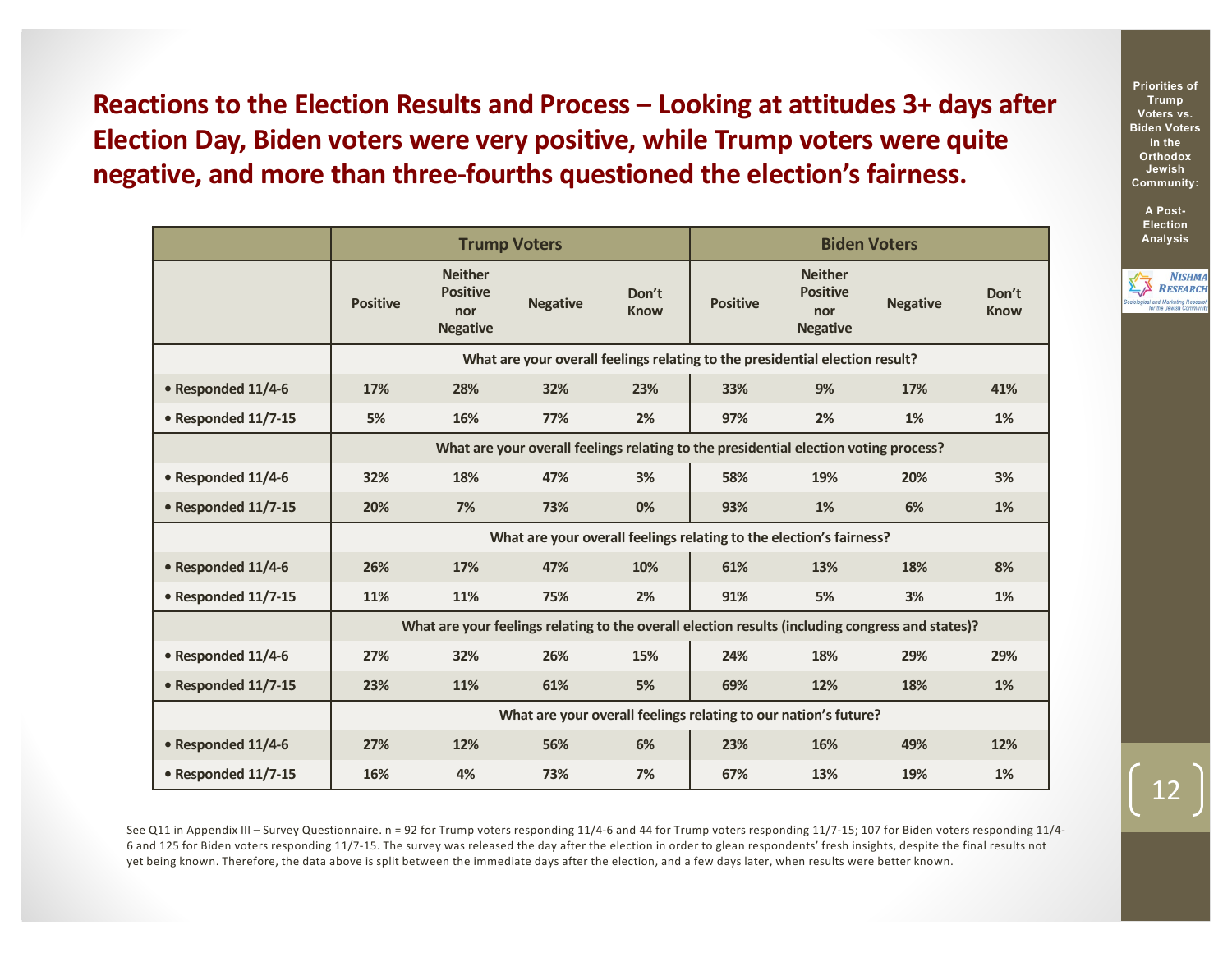# **Appendix I – Demographic Summary and Additional Data & Analysis**

**Priorities of Trump Voters vs. Biden Voters in the Orthodox Jewish Community:**

> **A Post-Election Analysis**

**NISHMA** RESEARCH logical and Marketing Rese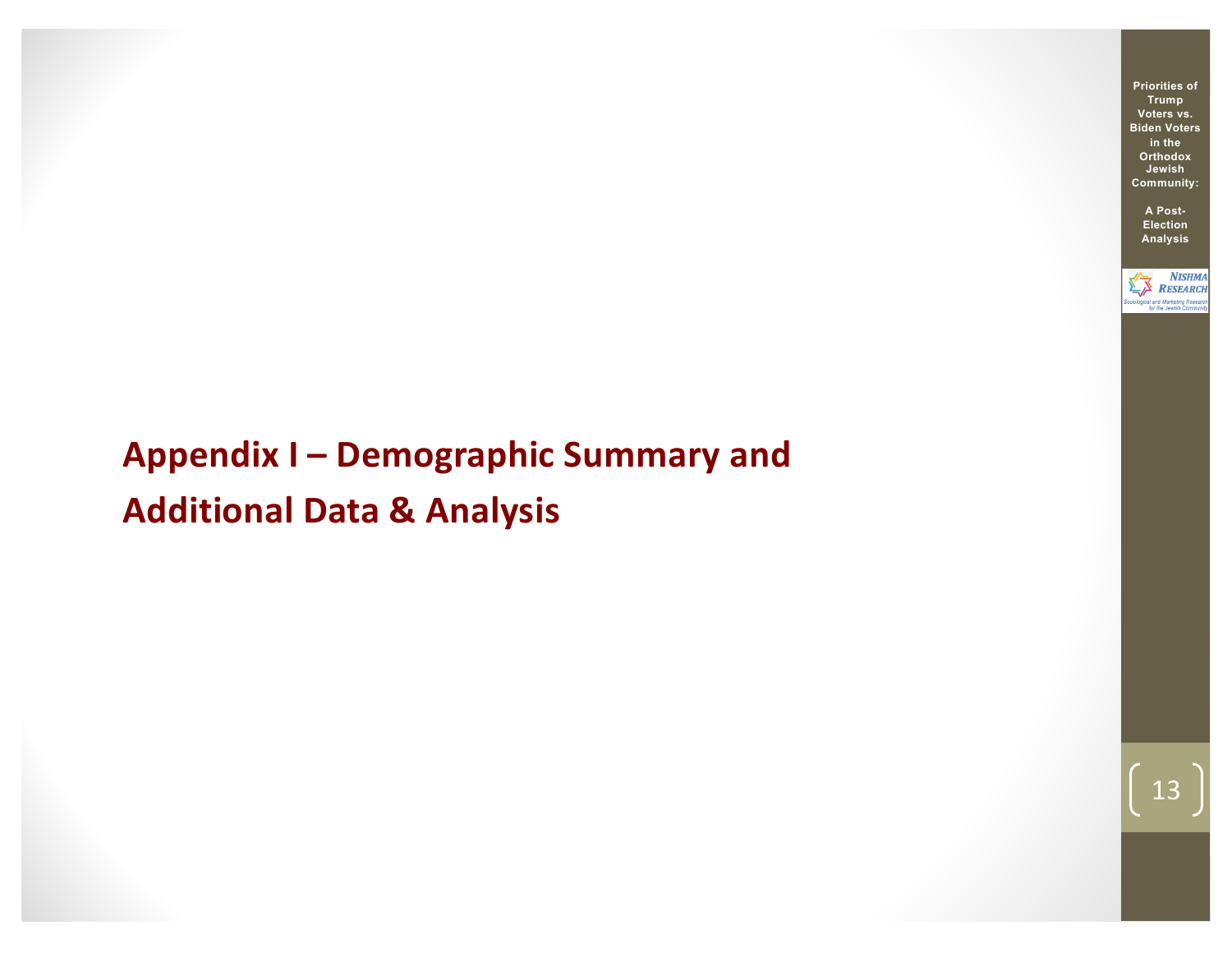### **Demographic Summary**

**The following demographic summary is based on responses from 149 Orthodox Jewish Trump voters and 246 Orthodox Jewish Biden voters:**

- **Gender – Trump voters were more often male. Trump voters were 65% male and 35% female; Biden voters were 52% male and 48% female.**
- **Marital status – There were no significant differences between Trump and Biden voters: 80% are married.**
- **Age – Biden voters are younger. 31% of Trump voters were ages 18-44, with an overall median age of 55; 42% of Biden voters were ages 18-44, with an overall median age of 50.**
- **Schooling – Biden voters have more formal education. 82% have post-college education, compared to 67% of Trump voters.**
- **Employment status - There were no significant differences between Trump and Biden voters: 54% are employed full-time.**
- **Household Income – Biden voters tend to have higher incomes, with a household median of \$159K, compared to \$139K among Trump voters.**
- **Geography – Respondents came from 26 states. The Trump voters were from NY (25%), NJ (13%), FL (12%), MA (10%), and CT (8%). The Biden voters were from NY (26%), MA (21%), DC/MD (12%), NJ (12%), and CT (6%).**

**Priorities of Trump Voters vs. Biden Voters in the Orthodox Jewish Community:**

> **A Post-Election Analysis**

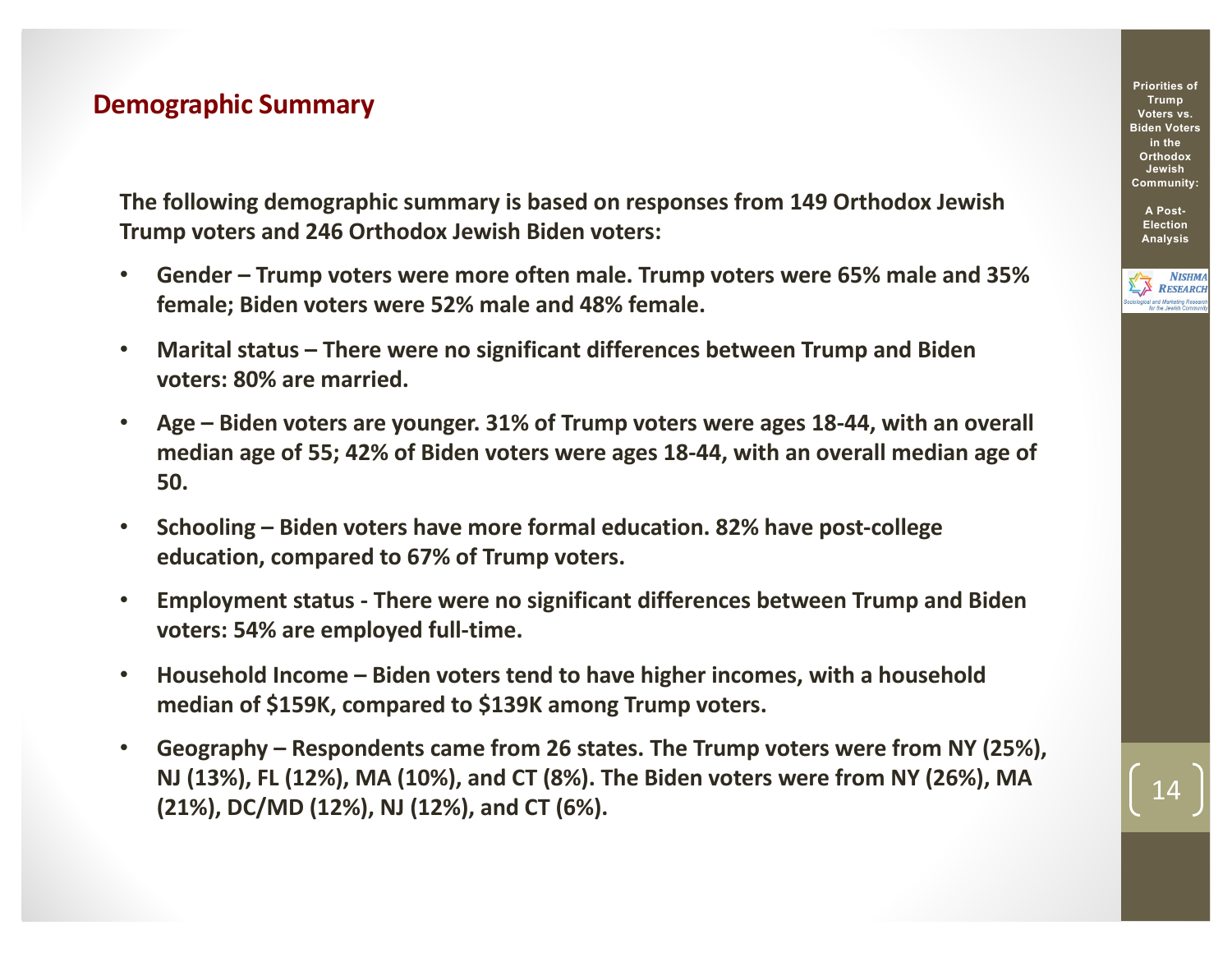# **The Voting Decision Issues – Response Data Across All Response Options**

|                                       | <b>Trump Voters</b>            |                    |                       | <b>Biden Voters</b>        |                                |                    |                       |                            |
|---------------------------------------|--------------------------------|--------------------|-----------------------|----------------------------|--------------------------------|--------------------|-----------------------|----------------------------|
|                                       | <b>Most</b><br><b>Critical</b> | Quite<br>Important | Somewhat<br>Important | <b>Not So</b><br>Important | <b>Most</b><br><b>Critical</b> | Quite<br>Important | Somewhat<br>Important | <b>Not So</b><br>Important |
| Abortion                              | 4%                             | 18%                | 36%                   | 42%                        | 10%                            | 38%                | 30%                   | 22%                        |
| Advice from religious leaders         | 4%                             | 7%                 | 28%                   | 61%                        | $< 0.5\%$                      | 2%                 | 8%                    | 90%                        |
| Anti-Semitism                         | 37%                            | 45%                | 14%                   | 5%                         | 18%                            | 53%                | 22%                   | 7%                         |
| Balance branches of government        | 21%                            | 35%                | 23%                   | 21%                        | 25%                            | 38%                | 22%                   | 15%                        |
| Bringing the country together         | 8%                             | 26%                | 37%                   | 30%                        | 49%                            | 38%                | 10%                   | 3%                         |
| China                                 | 20%                            | 38%                | 27%                   | 14%                        | 2%                             | 16%                | 45%                   | 37%                        |
| Climate change                        | 1%                             | 8%                 | 30%                   | 61%                        | 41%                            | 40%                | 15%                   | 5%                         |
| Coronavirus pandemic                  | 12%                            | 29%                | 35%                   | 24%                        | 78%                            | 19%                | 3%                    | 0%                         |
| Crime                                 | 38%                            | 47%                | 12%                   | 3%                         | 6%                             | 27%                | 43%                   | 24%                        |
| Education issues, college-related     | 8%                             | 25%                | 37%                   | 30%                        | 11%                            | 28%                | 37%                   | 24%                        |
| Education issues, grades K-12         | 8%                             | 25%                | 40%                   | 27%                        | 14%                            | 30%                | 33%                   | 24%                        |
| <b>Experience and accomplishments</b> | 38%                            | 34%                | 22%                   | 6%                         | 41%                            | 40%                | 13%                   | 6%                         |
| Federal deficit                       | 15%                            | 29%                | 38%                   | 18%                        | 5%                             | 27%                | 45%                   | 23%                        |
| Federal government's role             | 28%                            | 46%                | 19%                   | 8%                         | 17%                            | 45%                | 26%                   | 12%                        |
| Fighting for average Americans        | 32%                            | 33%                | 27%                   | 8%                         | 36%                            | 37%                | 21%                   | 7%                         |
| Gap between rich and poor             | 6%                             | 18%                | 35%                   | 41%                        | 34%                            | 36%                | 24%                   | 6%                         |
| Gun ownership                         | 16%                            | 31%                | 23%                   | 30%                        | 21%                            | 29%                | 21%                   | 29%                        |
| Health care                           | 16%                            | 39%                | 36%                   | 9%                         | 56%                            | 35%                | 7%                    | 2%                         |

**Priorities of Trump Voters vs. Biden Voters in the Orthodox Jewish Community:**

> **A Post-Election Analysis**



15

*Continued*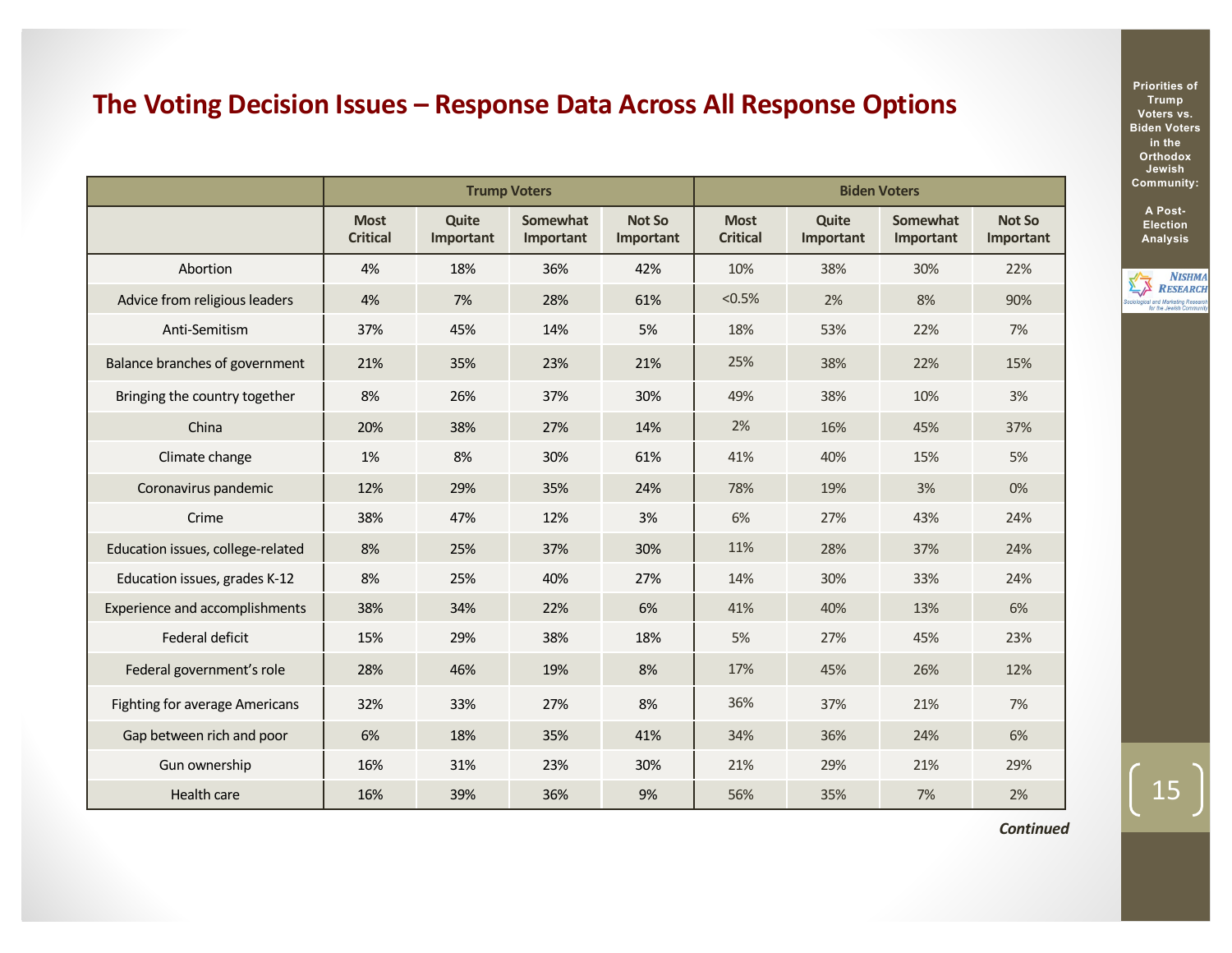# **The Voting Decision Issues – Response Data Across All Response Options** *(Continued)*

|                                      | <b>Trump Voters</b>            |                           |                       |                            | <b>Biden Voters</b>            |                    |                       |                            |
|--------------------------------------|--------------------------------|---------------------------|-----------------------|----------------------------|--------------------------------|--------------------|-----------------------|----------------------------|
|                                      | <b>Most</b><br><b>Critical</b> | <b>Quite</b><br>Important | Somewhat<br>Important | <b>Not So</b><br>Important | <b>Most</b><br><b>Critical</b> | Quite<br>Important | Somewhat<br>Important | <b>Not So</b><br>Important |
| How decisions at the top are made    | 16%                            | 44%                       | 23%                   | 17%                        | 49%                            | 38%                | 8%                    | 5%                         |
| How U.S. is viewed in the world      | 10%                            | 29%                       | 24%                   | 36%                        | 26%                            | 54%                | 15%                   | 4%                         |
| Immigration                          | 23%                            | 39%                       | 29%                   | 8%                         | 21%                            | 47%                | 27%                   | 5%                         |
| Iran                                 | 57%                            | 37%                       | 3%                    | 3%                         | 8%                             | 42%                | 38%                   | 12%                        |
| Israel                               | 80%                            | 16%                       | 4%                    | 1%                         | 29%                            | 43%                | 22%                   | 6%                         |
| Jobs and unemployment                | 41%                            | 45%                       | 13%                   | 1%                         | 25%                            | 57%                | 16%                   | 2%                         |
| My liking candidate as a person      | 3%                             | 11%                       | 24%                   | 62%                        | 35%                            | 35%                | 20%                   | 10%                        |
| National security                    | 60%                            | 34%                       | 5%                    | 1%                         | 36%                            | 47%                | 16%                   | 2%                         |
| Our nation's future                  | 61%                            | 32%                       | 6%                    | 1%                         | 76%                            | 21%                | 3%                    | 0%                         |
| Racial inequality and race relations | 13%                            | 24%                       | 36%                   | 27%                        | 42%                            | 44%                | 11%                   | 2%                         |
| Religious freedom                    | 59%                            | 33%                       | 8%                    | 1%                         | 29%                            | 39%                | 26%                   | 6%                         |
| Stock market                         | 19%                            | 48%                       | 21%                   | 12%                        | 5%                             | 24%                | 43%                   | 28%                        |
| Strong federal leadership            | 21%                            | 43%                       | 24%                   | 13%                        | 27%                            | 43%                | 22%                   | 8%                         |
| Supreme Court appointments           | 47%                            | 32%                       | 17%                   | 5%                         | 47%                            | 33%                | 14%                   | 6%                         |
| Taxes                                | 42%                            | 43%                       | 11%                   | 4%                         | 8%                             | 32%                | 42%                   | 18%                        |
| Terrorism                            | 59%                            | 35%                       | 4%                    | 1%                         | 13%                            | 38%                | 32%                   | 17%                        |
| Trade agreements                     | 20%                            | 51%                       | 23%                   | 6%                         | 3%                             | 35%                | 46%                   | 17%                        |

**Priorities of Trump Voters vs. Biden Voters in the Orthodox Jewish Community:**

> **A Post-Election Analysis**

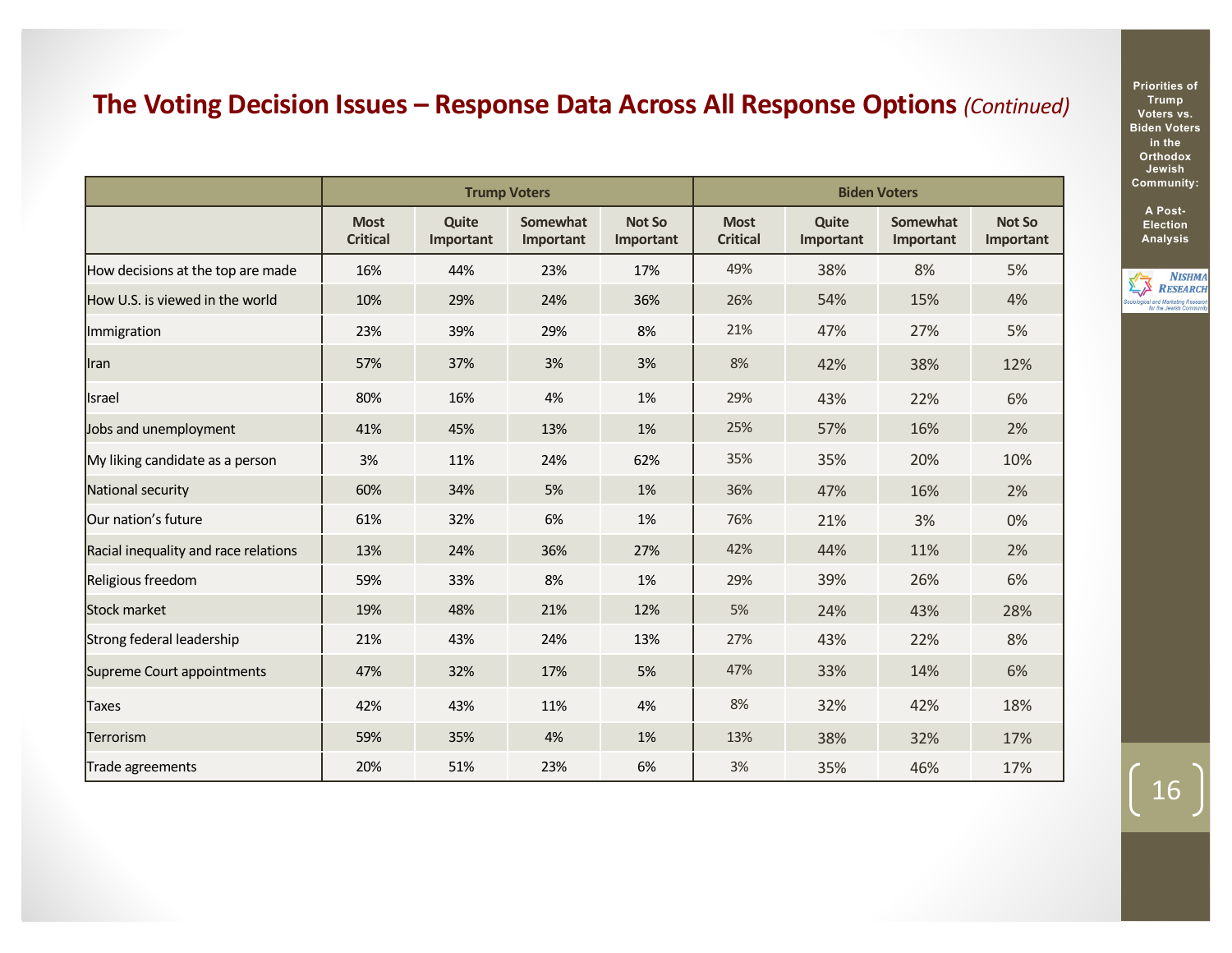

### **Voting Decision Issues Scatter Diagram – Trump Voters' vs. Biden Voters' Priorities**

17

**Priorities of Trump Voters vs. Biden Voters in the Orthodox Jewish Community:**

**A Post-Election Analysis**

**NISHMA** RESEARCH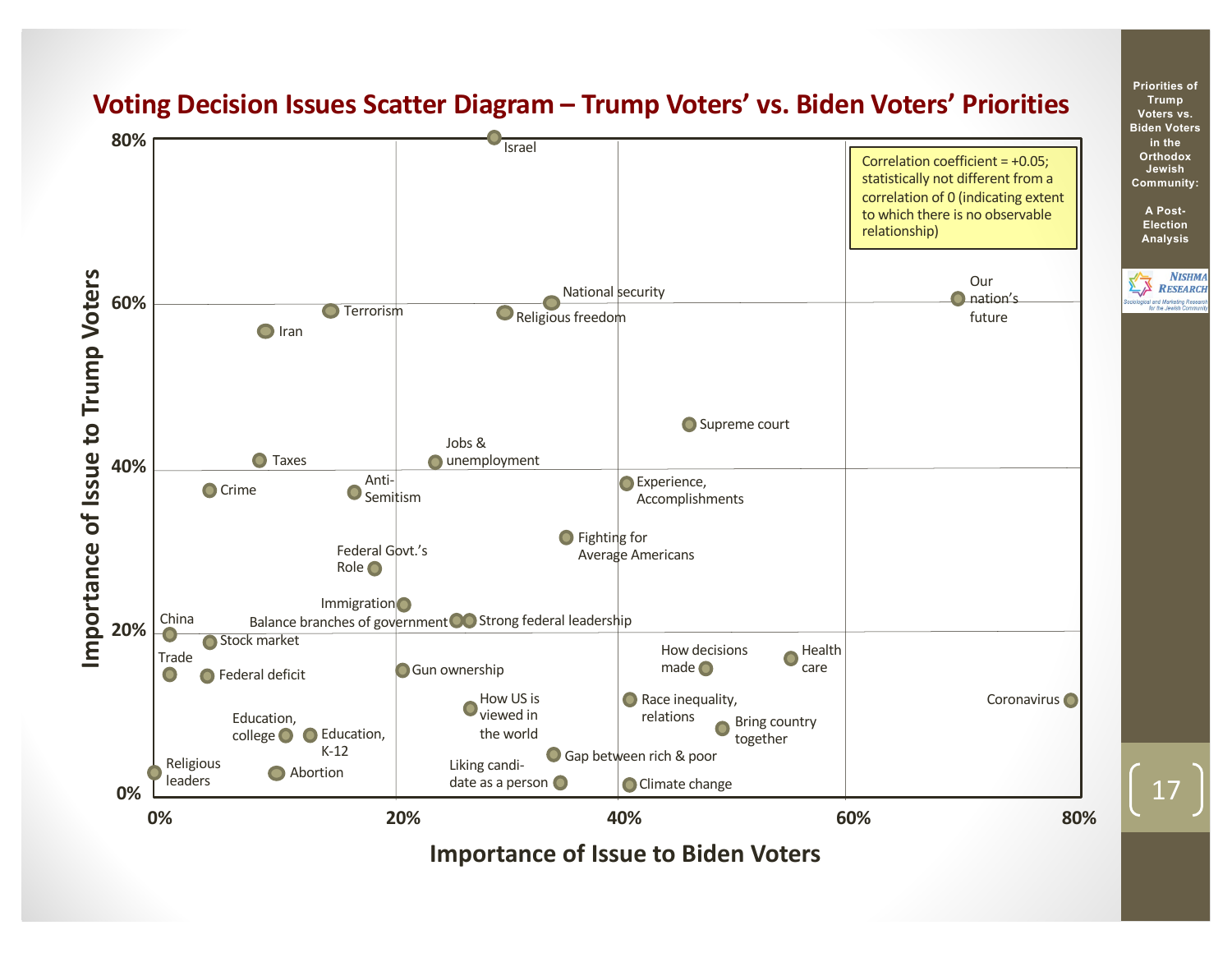**Biden Administration Announced Priorities – Three of the four Biden Administration initial priorities are not priorities among Orthodox Trump voters. Are these opportunities for dialogue?** 

**The Biden Administration has listed the following as its four priorities\***

|                             | <b>Where This Issue Ranks Among the 35 Issues</b> |                     |  |  |  |
|-----------------------------|---------------------------------------------------|---------------------|--|--|--|
|                             | <b>Biden Voters</b>                               | <b>Trump Voters</b> |  |  |  |
| <b>Response to Covid-19</b> | #1                                                | #25                 |  |  |  |
| <b>Economic recovery</b>    | #19                                               | #9                  |  |  |  |
| <b>Racial equality</b>      | #7                                                | #26                 |  |  |  |
| <b>Climate change</b>       | #9                                                | #35                 |  |  |  |

**Trump Voters vs. Biden Voters in the Orthodox Jewish Community:**

**Priorities of** 

**A Post-Election Analysis**



\* Wall Street Journal, November 10, 2020, citing a Biden Transition Team website launched November 8,2020.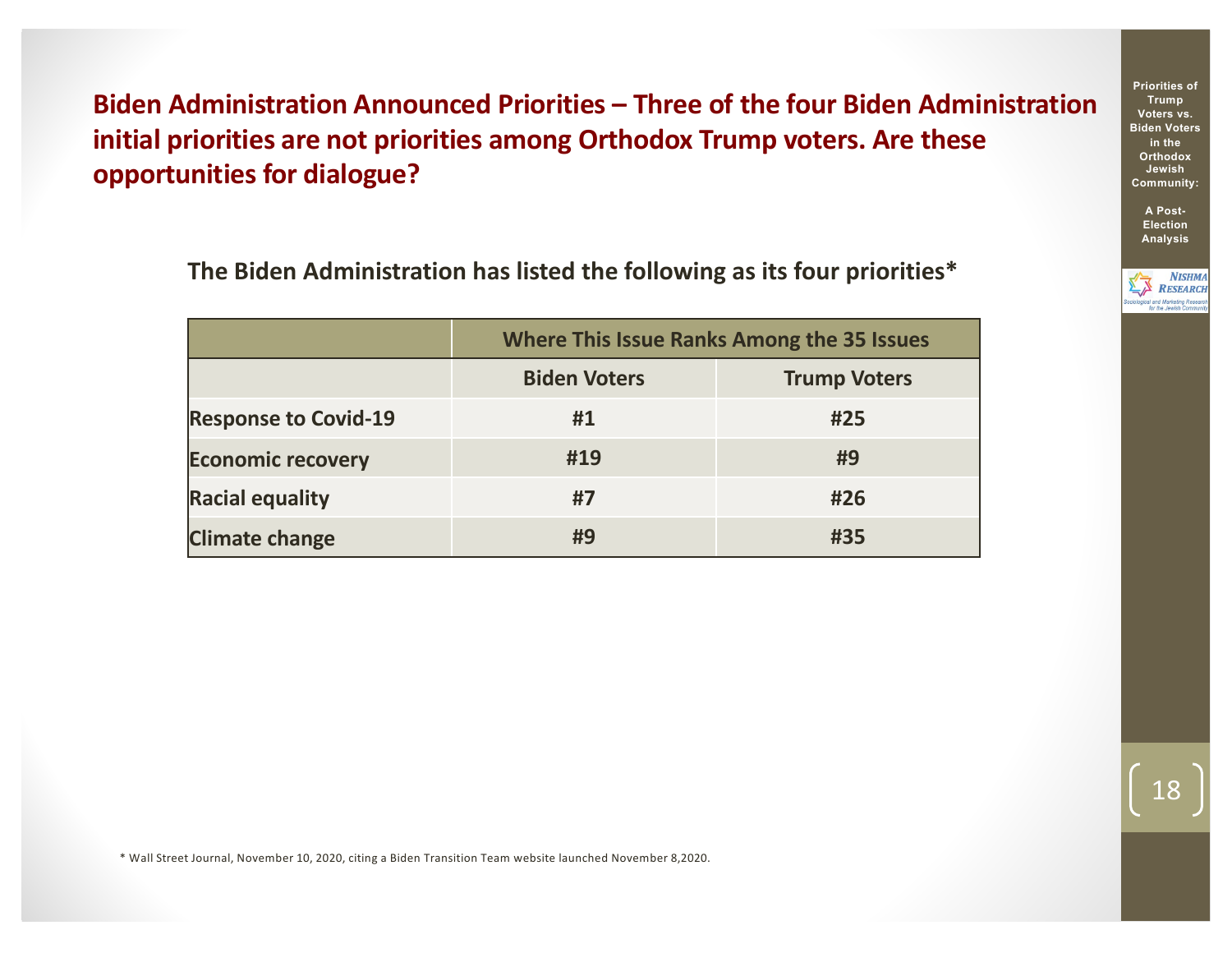# **Appendix II – Sample Verbatim Responses**

The verbatim comments in this appendix are unedited (spelling, typos, upper case, etc. … they are shown as received in the survey) and were randomly selected. Responses to each question were sorted using a randomization process and then every n<sup>th</sup> comment is shown. This process was adopted in order to provide a relatively brief but random snapshot of respondents' comments. It is a common practice to edit any verbatim responses that contain possibly identifying information (e.g., names of individuals, synagogues, locations, etc.) in order to retain anonymity; in the case of this survey, responses did not have any such potentially identifying information.

**Priorities of Trump Voters vs. Biden Voters in the Orthodox Jewish Community:**

> **A Post-Election Analysis**

**NISHMA RESEARCH** ogical and Marke<br>for the Jewi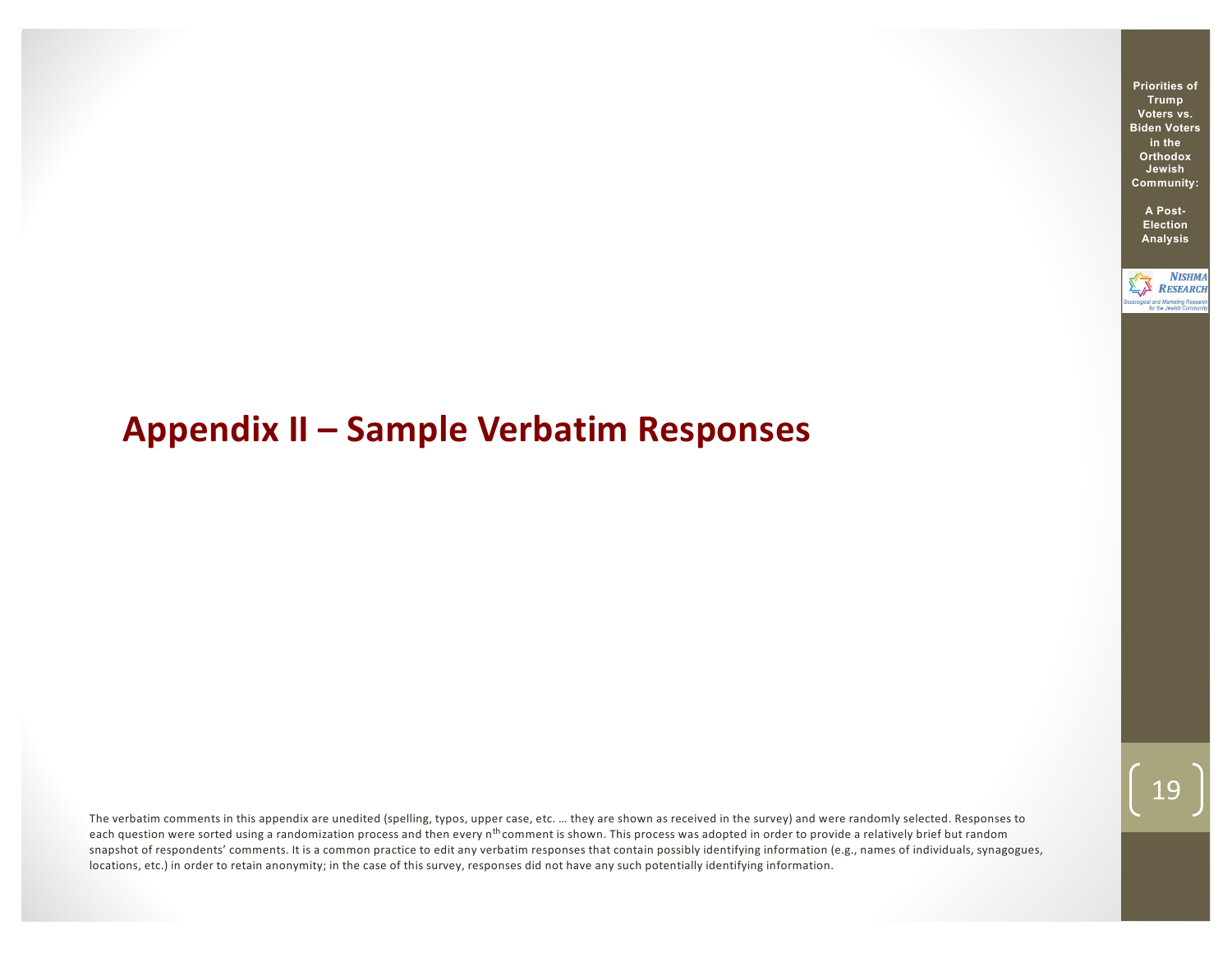### **Sample Verbatim Responses: "Is there anything else you want to tell us about what you found appealing or unappealing about either Donald Trump or Joe Biden; or how you made your voting decision?"**

### *Responses from Trump Voters:*

- *I voted for Trump because actions speak louder than words. That is also the same reason I didn't vote for Biden.*
- *Trump's record is stellar. Biden is not physically fit nor mentally capable of being President. I abhor his international policies. Harris is absolutely unacceptable. Both have no ethical or moral compass.*
- *You would think in this great country of ours, we could come up with better candidates to run this country in a fair non-combative way.*
- *my vote was mostly for trump and against biden, I don't like the democrat corruption. I don't want Kamala Harris either.*
- *biden has no real conviction about issues. he'll say whatever you want to hear. flip flopped on fracking. will be swayed by more loud and radical elements in democratic party*
- *I hated voting for Trump. I voted to flip the Senate to cripple Trump and keep him accountable. Ultimately, fear over Israel should the Blue Wave have swept the election, and what it would mean for the momentum around regional peace for Israel, shifted my vote inside the booth from a vote against Trump into a repulsed vote for him.*
- *Not only against Biden but against the Democratic party and proxy groups (i.e. House/Senate leaders, NGOs, and media)*
- *My decision came down to policy over personality. Trump accomplished a lot in the last 4 years. I think Biden will push a progressive agenda which I don't agree with.*
- *I voted for the policies not the man. Biden is a mensch (if you forget Borking). But, he's likely senile. But, like Reagan, it all depends on how well he delegates. Trump is uncouth and a unicorn But, his policies prove that the American economy should still be the strongest in the world, not China.*
- *Promises made, promises kept and strong Coronavirus leadership from day one.*
- *I do not want my grandchildren to live in a socialist country*
- *I totally dislike the president as a person, but I feel that he has done much for this country in terms of security. He did an enormous amount for the economy as well, but unfortunately most of that was erased by the pandemic. He has done much to help ensure the security of the state of Israel. It is extremely important that Iran be held in check, & I don't believe that the democrats have the desire or the will to do it. I don't care for Mr. Biden as a person, nor do I think that he's competent.*
- *I voted for Trump due to his accomplishments IN SPITE of his shortcomings. Of course I would prefer if he acted nicer and more "Presidential", but that pales in comparison to what he has done to get the country back on track.*
- *I dislike Trump's personality but do like his actual policies. My issue with Biden was more the people he has around him than Biden himself*
- *I am not sure what you mean by gap between rich and poor. If you mean that it is too great, well, it has gotten better since the election of Donald J. Trump.*
- *The media's lying , distorting and minimizing Mr. Trumps many accomplishments. also his amazing friendship to Israel which we have never seen the likes of, and will definitely not see in the Biden Administration. Secondly, Joe Biden will found to be a way bigger crook than Trump ever was. He is a liability to our national security. Bidens embracing the Left, especially the anti-Zionist Squad. You can't call yourself sympathetic to Zionism and embrace the Squad, Bernie Sanders and Elizabeth Warren.*
- *Trump strongly supports Israel*
- *I found pretty much every health and ecological policy by Trump abhorrent but I was worried about the anti-Semitism and anti-Israel rhetoric that Biden had shared.*
- *Trump has helped Israel-----appealing Pro Palestinians-----VERY unappealimg*
- *Joe Biden is a career political hack. He's done nothing & is a corrupt moron that made millions using his role in the gov't. What a total piece of crap!!!!!!!!!!!!!!!!!!!!!!!!!!!!!!!!*
- *Trump stopped funding terrorists who pay people to murder Jews*
- *TRUMP=ISRAEL's BACK*
- *I voted for Donald Trump, not because I like him as a person, because he shows the country and the world he doesn't care what people think of him and will do what this country needs. He doesn't back down!*
- *Concerning Israel, President Trump has been the best friend to the Jewish state. Biden will bring back many of President Obama's insiders who were very bad for Peace in the middle east. Economy was excellent under President Trump, created millions of new jobs. Weak recovery under President Obama. Trump strong on US military strength. I believe Biden will gut the military. Biden will reverse immigration rules. Biden ran on a platform of increasing taxes.*

n = 74 comments received from Trump voters; shown above is a random sample of these comments



**Election Analysis**

**NISHMA** RESEARCH ,<br>gical and Marketing Rese<br>for the Jewish Comm

**Priorities of Trump**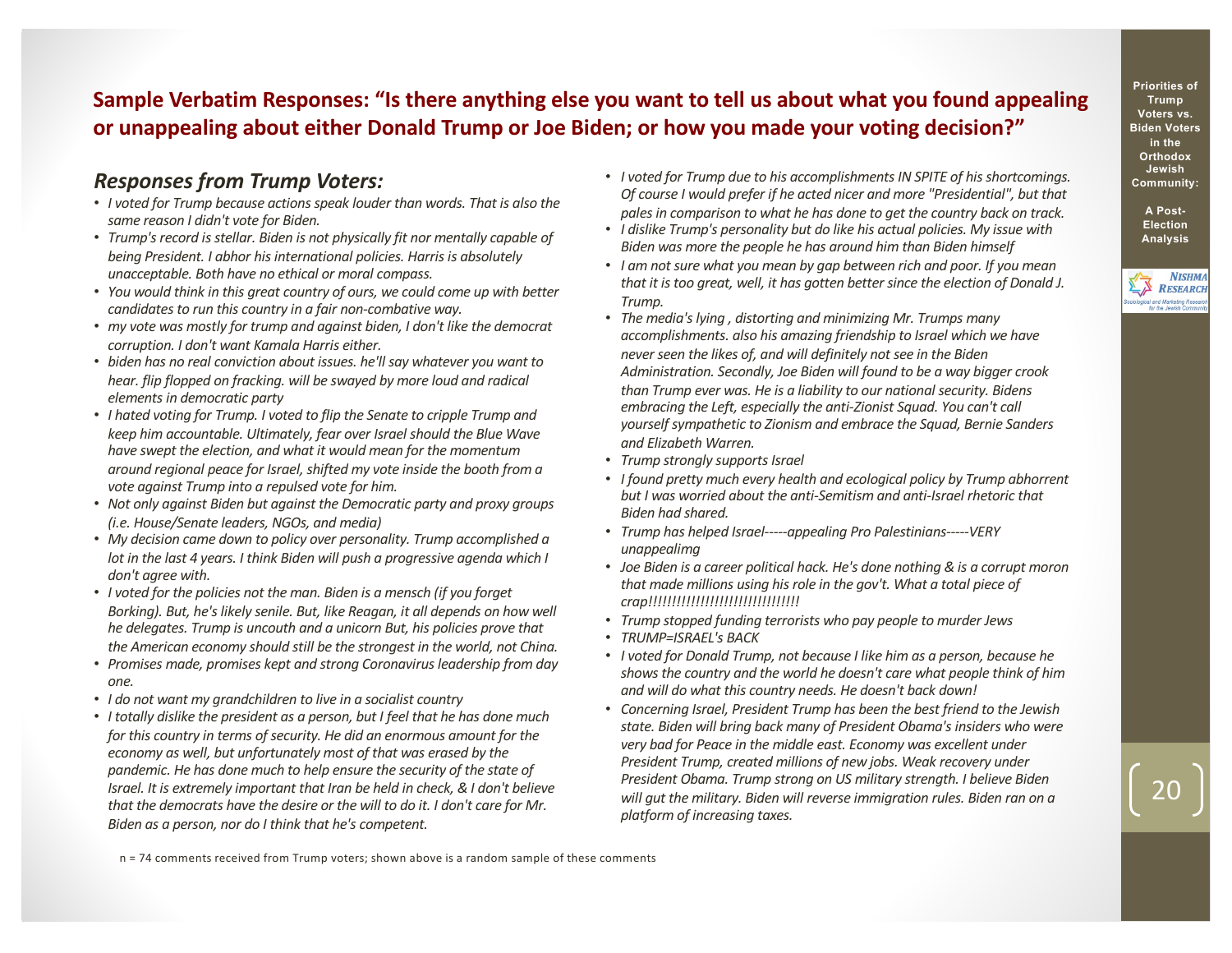### **Sample Verbatim Responses: "Is there anything else you want to tell us about what you found appealing or unappealing about either Donald Trump or Joe Biden; or how you made your voting decision?"**

### *Responses from Biden Voters:*

- *Joe Biden has decades of experience in government and empathy. Trump tweets divisive statements and makes it clear he does not like me for being a Jewish Democrat.*
- *My decision to vote for Biden was based on Trump's denigration of John McCain's military service as I am a US Army vet. Not to mention his making fun of persons with disabilities etc., etc. etc.*
- *DJT stands agains everything we stand for as Torah Jews. Biden is a flawed but good leader.*
- *I find Donald Trump's rhetoric to be abhorrent. He encourages racism, antisemitism, and xenophobia. Anti-semitism rose significantly in the last four years. I also do not believe those on the right who think a Biden presidency is disastrous for Israel. Biden has a long history of being an ally of Israel.*
- *I am disturbed that for the most part Orthodox Jews support a candidate "because he's good for Israel." I love Israel, but I live in the USA. I need to vote based on who will be best for the USA.*
- *Trump is a morally deficient autocrat who threatens our democracy with his lies, incitement and unwillingness to respect the law. He divided the country, alienated our allies, and completely failed to manage the COVID-19 pandemic.*
- *We need a change. I am concerned that our society has been permanently damaged in terms of people being decent and respectful to each other. With Biden, hopefully he can lead by example in this respect. With Trump, there is no doubt that the unacceptable behavior i.e. name calling, lying, conspiracy theories will continue and will no doubt ruin our society. In addition all of the issues mentioned above , were very important to me. Trump sickens and scares me frankly.*
- *Donald Trump is a liar, a racist bigot, and overall against every Jewish value about how to treat other people - personally and in policy. He also doesn't seem to believe in science/experts/doctors. Biden is solid, experienced, and overall in line with my domestic priorities.*
- *Trump is a liar, and an admitted rapist. He has no experience, no knowledge, no humanity, nothing that would make me consider him a fellow human. Biden has experience, humility, the ability to listen to others, the ability to accept corrections.*
- *Biden is very bland. I am afraid of his party steering to the very left. Trump is a national embarrassment, a disgrace to the office and the country.*
- *Trump has done more to destroy this country than corona. I hope he is voted out of office, goes to jail, and that this country can heal from the damage he has done. Biden is our only hope for allowing us to regain the democratic values that I hold dear.*
- *I don't like either of them, but I hate Donald Trump's personality, supreme court appointments, stance on the environment, and the divisiveness he exacerbated in this country. Also I'm not sure if everything he did for Israel will be good in the long term.*
- *At a time when the US faces enormous existential problems, the Republicans are nihilist and only care about power, not policy or democracy.*
- *Donald T is the worst president in 100 years and the republican leadership won't stand up to him. This country's democratic safeguards are fragile.*
- *My vote was for Biden, but it was also most definitely against Trump.*
- *Ability to make thoughtful judgements, respect experience, expertise, and and work well with others turned me away from Trump. His pandering towards Jews on the matter of Israel came not from conviction but merely to gain votes and adulation.*
- *I was very torn. Trump has been good to Israel and against Iran. Biden will be less strong for Israel and he will want to negotiate with Iran again. Trump has hurt the US's image in other countries. He totally mismanaged COVID. He says terrible things. He is not a leader. Biden may kowtow to the far left who are just as antisemetic as the far right. I still want a strong police force and secure borders; yet I want the police and INS to respect human life and dignity.*
- *Donald Trump is totally unsuitable for President. Morally corrupt, liar, fraud, tax cheat, Putin buddy, horrible person, Trump Hotels, Mar-a-lago, Last night's speech, Wall, Tax cuts, ACA, Cavanaugh, Barrett, Q-Anon, bigot, how much more do you need?*
- *I find Trump to be a womanizing narcissistic corrupt person completely out for his own gain, regardless of the national or international consequences. I find Biden to be an "old school" politician who doesn't have any policies I particularly like, but also none I particularly hate.*

n = 116 comments received from Biden voters; shown above is a random sample of these comments.

**Priorities of Trump Voters vs. Biden Voters in the Orthodox Jewish Community:**

> **A Post-Election Analysis**

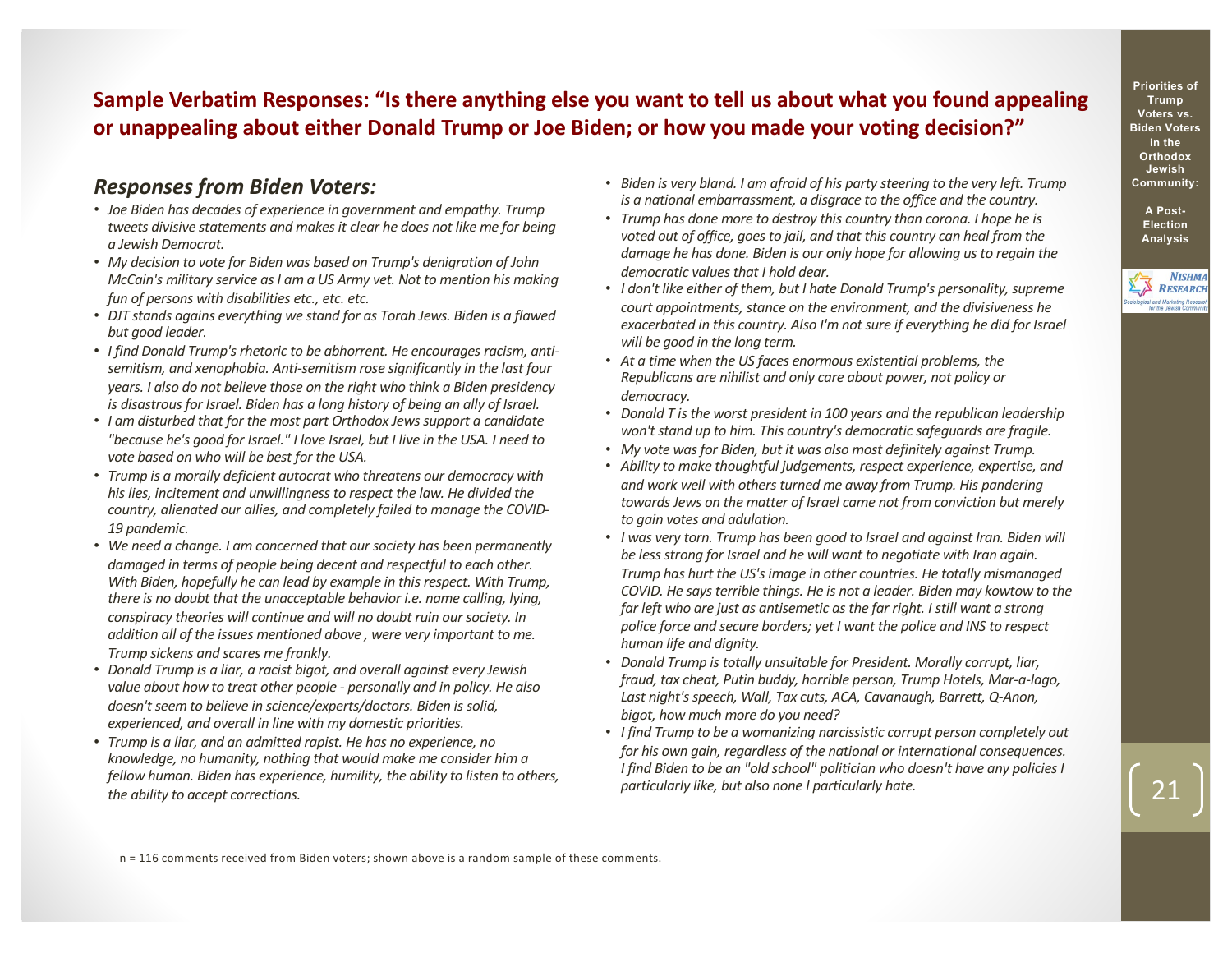# **Sample Verbatim Responses: "Is there anything you'd like to add relating to your feelings regarding the election and its process?"**

### *Responses from Trump Voters:*

- *I was disappointed in NJ that I couldn't vote in person. Only option was dropping it in a secure box.*
- *Even though we are in this Pandemic, too many written in ballots were available, plus the fact that certain states permitted votes to be counted AFTER the election. The mail in votes should have been restricted to those who are high risk.*
- *Media coverage is really skewed. Double standards and censorship*
- *Very concerned about retribution against Trump supporters led by former Obama insiders and AOC. I have never heard of such things in a free country only in totalitarian ones.*
- *Our election process is a joke. Does the popular vote really elect a President. Or, is it the electoral college whose members can vote in any way they like after the first 2 voting periods.*
- *I don't think that ANY state should be called one way or another for a presidential candidate until EVERY vote cast in the state by whatever legitimate means has been counted, even if it means not knowing for a week.*
- *I am disturbed by the growth in far left radicalism, economic ignorance and lack of commitment to our nation's founding principles. I am horrified that the media has turned into propaganda organs for the left.*
- *The media shoved down America's throat that Biden was going to win by a landslide. The media is way too liberal.*
- *I hope nobody takes our guns away*
- *As of tonight the results are still unclear. It appears that in some states there has been rule changing to appease the Democrats. I'm not entirely sure as I get conflicting viewpoints .*
- *I believe that the amount of fraud and corruption in the election will be exposed and I hope many people will go to prison.*
- *I am extremely concerned about the validity of some of the results. There appears to be foul play on the part of the Democrats.*
- *The electoral college makes the vote be unfair.*
- *I served as a poll ambassador securing dropped off mail in votes- a secure process. Great experience!*

### *Responses from Biden Voters:*

- *I appreciate the checks and balances as I (unfortunately) don't love the full platforms of either party.*
- *Isn't it a little early to be sending this out if you want my opinion on the presidential election result, as it hasn't been concluded yet on 11/4?*
- *I wish I could voted for Trump*
- *Since the results are not in I just pray we are on the road to recovery*
- *The attempt by the President to subvert the results of the election that began before and continues now after the election makes me feel like I live in a different country than the USA that has been my home for 75 years.*
- *I can't believe 70 million people voted for Donald Trump, very sad.*
- *The electoral college, and the "winner takes all" policies of most States, are very problematic and lead to results that necessarily reflect the wishes of the people. I understand it, but wish someone would come up with a creative, more fair system.*
- *Disappointed in the amount of support Trump is getting in general, and from Orthodox Jews in particular*
- *It is the biggest relief of my life that we pulled ourselves from the brink of autocracy/losing our democracy forever but I am fearful of the conspiracy theories, QAnon, and the hate that neither the GOP or my Jewish community seems to want to stop.*
- *I'm very concerned about actual and attempted voter suppression.*
- *I'm mostly worried about the potential for civil unrest*
- *I found voting from abroad (this was my first election since moving to Israel) to be very difficult.*
- *Unless we reform the elections by stopping voter suppression, dark money and gerrymandering we will fall. We have been warned by what we have seen and we must act to return to democracy before we lose it permanently. We must stop disinformation.*
- *It concerns me that nearly half of the country voted for Donald Trump. I know that I will not agree with everyone about everything, but I expected there to be more people in this country who felt that decency was important.*

**Priorities of Trump Voters vs. Biden Voters in the Orthodox Jewish Community:**

> **A Post-Election Analysis**



n = 54 comments received from Trump voters and 79 received from Biden voters; shown above is a random sample of these comments.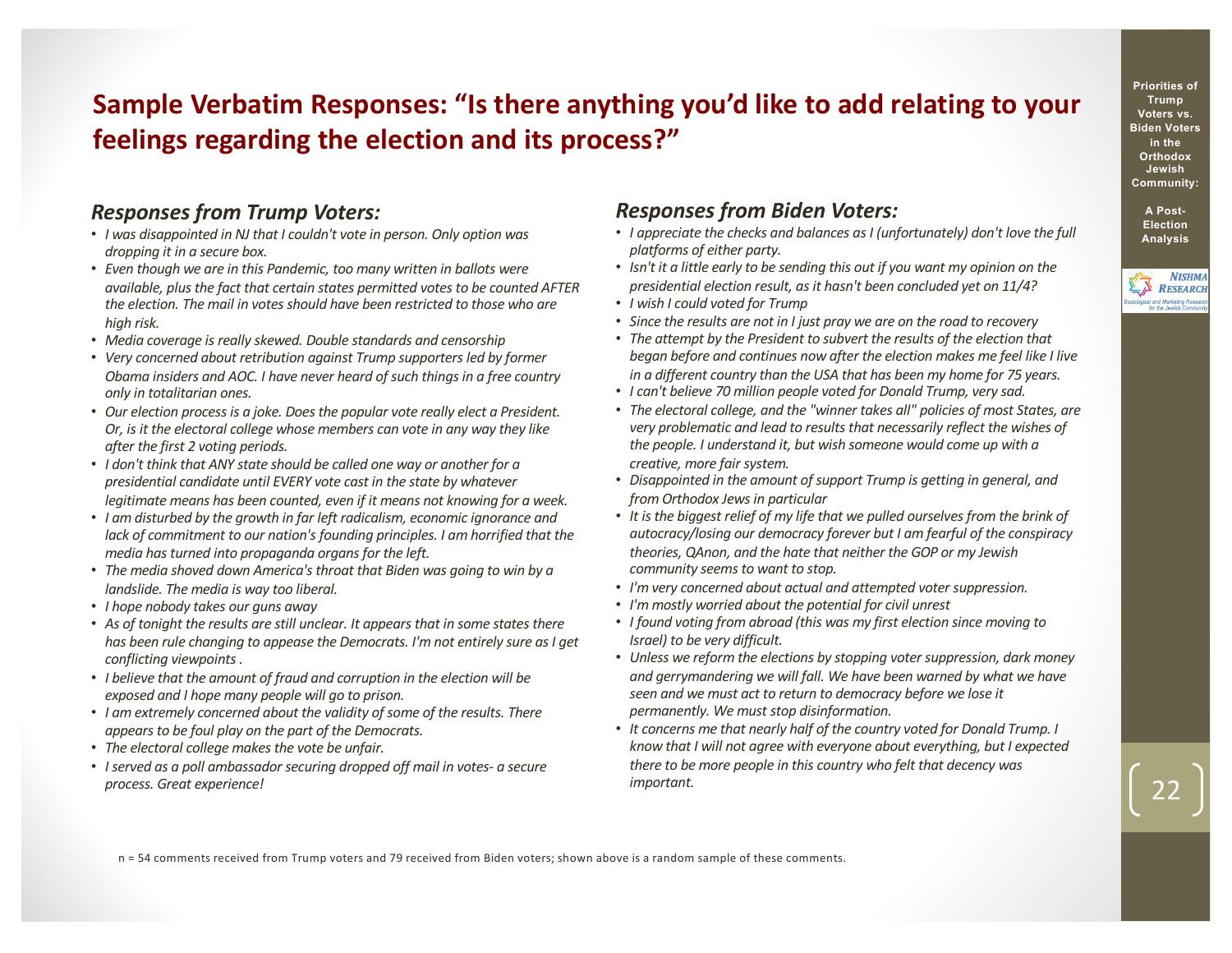# **Appendix III – Survey Questionnaire**

**Priorities of Trump Voters vs. Biden Voters in the Orthodox Jewish Community:**

> **A Post-Election Analysis**

NISHMA<br>RESEARCH ociological and Marketing Resea<br>for the Jewish Commun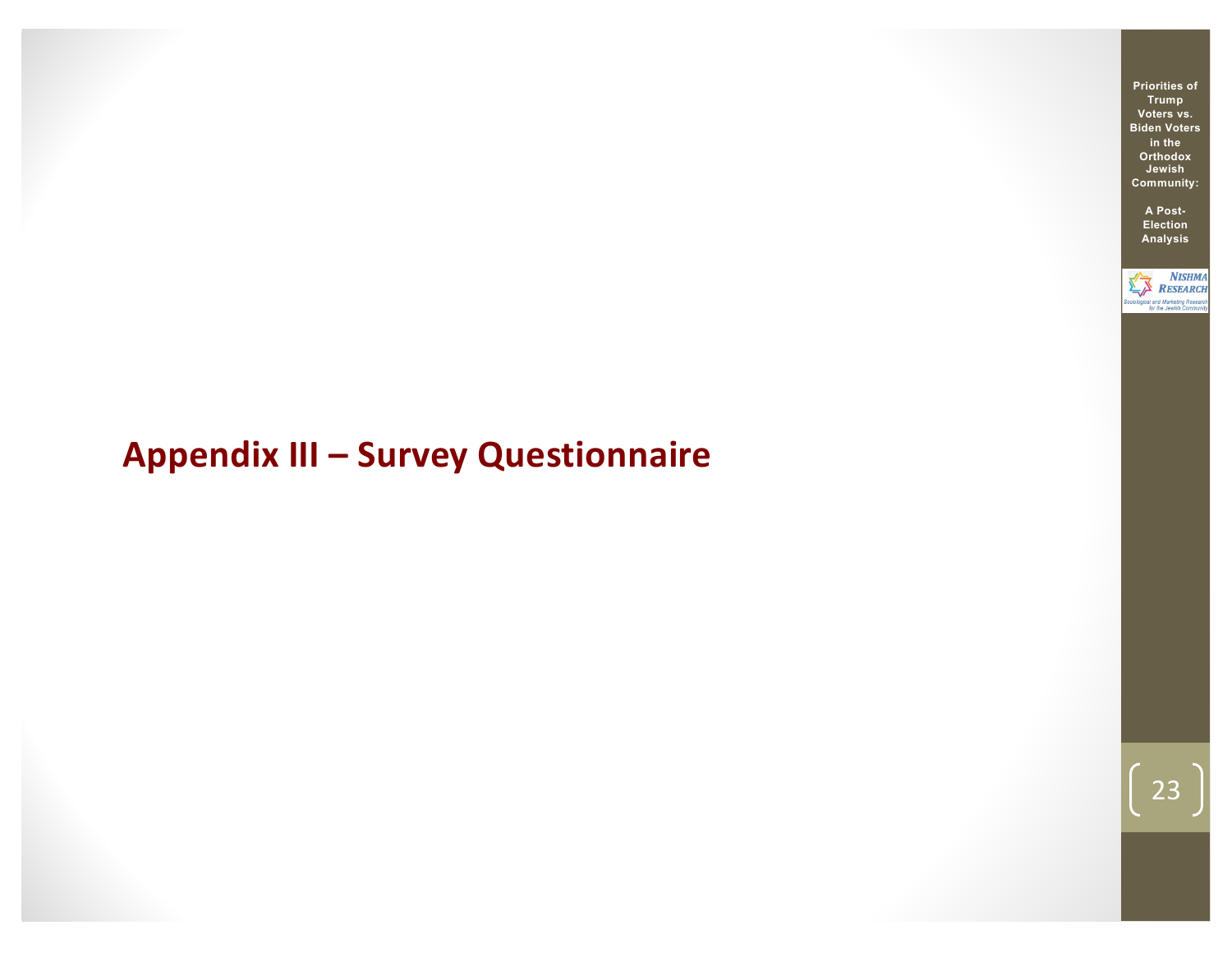# **Survey Questionnaire** *(Page 1 of 3)*

#### **Nishma Research 2020 Post-Election Survey**

#### **INTRODUCTION**

Now that the elections have been held, we need to come together and move forward. We need to understand why people voted the way they did, appreciate, and promote our communal priorities, regardless of how people voted. We also need to understand and respect people's feelings about the election.

That's our goal in doing this survey, and we thank you for sharing your thoughts. We will release our findings to the leadership of both major parties, the media, the public as a whole, and the Jewish community. Let us learn from each other and come together to achieve mutual goals.

This survey is open to all those age 18+, who reside in the U.S. or are U.S. citizens living elsewhere. The survey will close Sunday, November 15 at noon Eastern Time, and results should be available approximately November 23. We encourage you to share the link (it will be provided at the end of the survey) with others… family, friends, social media, etc.

The survey is being sponsored and conducted by Nishma Research, a non-profit research organization that focuses on the Jewish community and is located in West Hartford, Connecticut. If you have any questions, write to Mark Trencher, principal researcher, by clicking on this Email Link.

The survey takes about eight minutes to complete. Only some of the questions require a response, but we hope you will respond as fully as possible. The survey is completely anonymous.

You may take this survey on a computer, tablet or smartphone. Note that it may take a couple of minutes longer on a smartphone, due to the way questions are presented. You will have a chance at the end of the survey to enter your email in order to get the results when they are released. If you enter your email that information will not be attached to your responses.

#### **\*Q1. What is your religion?**

- Jewish
- Protestant
- **Catholic**
- Other Please describe
- Nothing in particular, none

#### If  $Q1 =$  Jewish:

**\*Q2. With which Jewish denomination do you identify, if any?**

- Orthodox
- Conservative
- Reform
- Secular, Cultural, "Just Jewish"
- Other Please describe
- None in particular

#### If Q2 = Orthodox:

#### **\*Q3. Within Orthodoxy, how do you identify yourself?**

- Modern or Centrist Orthodox
- Chasidic
- Yeshivish / Agudah
- Other Please describe

#### **Q4. Whom did you vote for in the 2016 presidential election?**

- Donald Trump
- Hillary Clinton
- **Other**
- Didn't vote

#### **\*Q5. Did you vote for president in this year's election?**

- Yes
- No I wasn't registered
- No I couldn't decide or didn't like either candidate
- No I didn't get around to it or other reason

#### If  $Q5 = Yes$ :

#### **Q6. Whom did you vote for as president? (Please remember that all responses are anonymous.)**

- Donald Trump
- Joe Biden
- Other

#### If  $Q5 = No$ :

**Q7. Although you didn't vote for president, we want to hear your thoughts. Is there anything you want to tell us about what you found appealing or unappealing about either Donald Trump or Joe Biden, or their positions?** [Open-Ended]

#### If  $Q5 = Yes$ :

**Q8a. How important were each of the following issues in your voting decision?**

- Abortion
- Advice from religious leaders
- Anti-Semitism
- Balance among the three branches of government
- Bringing the country together
- China
- Climate change
- Coronavirus pandemic
- Crime
- Education issues, college-related
- Education issues, grades K-12

*(Continued)*

**Priorities of Trump Voters vs. Biden Voters in the Orthodox Jewish Community:**

> **A Post-Election Analysis**

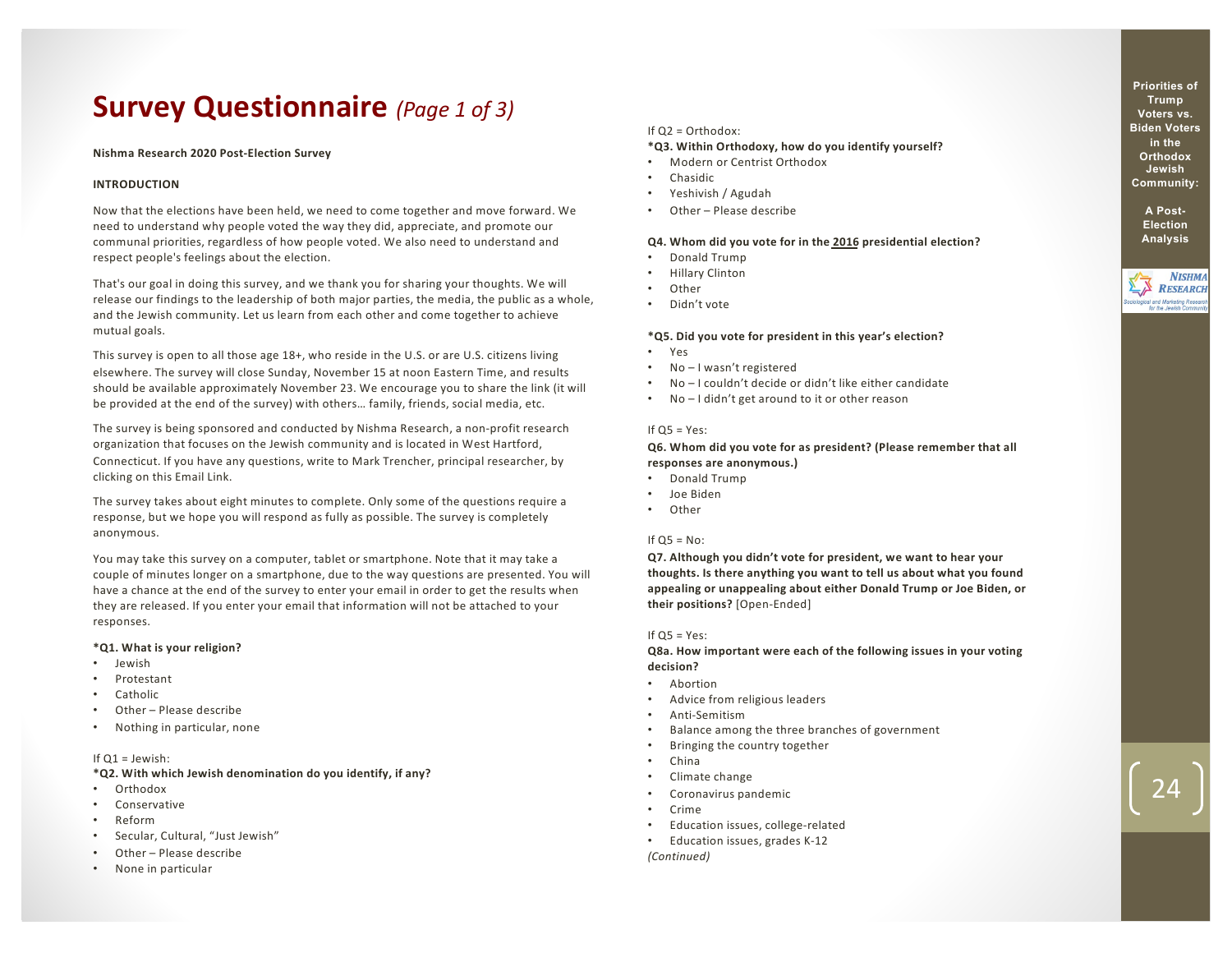# **Survey Questionnaire** *(Page 2 of 3)*

#### **Q8a. How important were each of the following issues in your voting decision? (continued)**

- Experience and accomplishments
- Federal deficit
- Federal government's role
- Fighting for average Americans
- Gap between rich and poor
- Gun ownership
- Health care

#### Response Scale:

- My Most Critical Factors
- Quite Important
- Somewhat Important
- Not So Important

#### **Q8b. (Continued) How important were each of the following issues in your voting decision?**

- How decisions at the top are made
- How the U.S. is viewed in the world
- Immigration
- Iran
- Israel
- Jobs and unemployment
- My liking the candidate as a person
- National security
- Our nation's future
- Racial inequality and race relations
- Religious freedom
- Stock market
- Strong federal leadership
- Supreme Court appointments
- Taxes
- **Terrorism**
- Trade agreements

#### Response Scale:

- My Most Critical Factors
- Quite Important
- Somewhat Important
- Not So Important

#### If  $Q6 = Trump$ :

#### **Q9a. Would you say you voted more for Trump or more because you were against Biden?**

- My vote was totally for Trump
- My vote was mostly for Trump
- My vote was both for Trump and against Biden
- My vote was mostly against Biden
- My vote was totally against Biden

#### If Q6 = Biden:

#### **Q9b. Would you say you voted more for Biden or more because you were against Trump?**

- My vote was totally for Biden
- My vote was mostly for Biden
- My vote was both for Biden and against Trump
- My vote was mostly against Trump
- My vote was totally against Trump

#### If  $Q5 = Yes$ :

**Q10. Is there anything else you want to tell us about what you found appealing or unappealing about either Donald Trump or Joe Biden; or how you made your voting decision?** [Open-Ended]

#### **Q11. What are your overall feelings relating to …**

- The presidential election result
- The election voting process
- The election's fairness
- The overall election results (including congress and states)

#### • Our nation's future

#### Response Scale:

- Very Positive
- Somewhat Positive
- Neither Positive nor Negative
- Somewhat Negative
- Very Negative
- Don't Know

**Q12. Is there anything you'd like to add relating to your feelings regarding the election and its process?** [Open-Ended]

#### **Q13. How do you identify politically?**

- Liberal, Progressive or Left-Leaning Democrat
- Moderate Democrat
- Moderate Republican
- Conservative or Right-Leaning Republican
- Libertarian
- Independent
- None of the above
- Not sure

#### **\*Q14. What is your gender?**

- Male
- Female
- Non-conforming, other

**Priorities of Trump Voters vs. Biden Voters in the Orthodox Jewish Community:**

**A Post-Election Analysis**

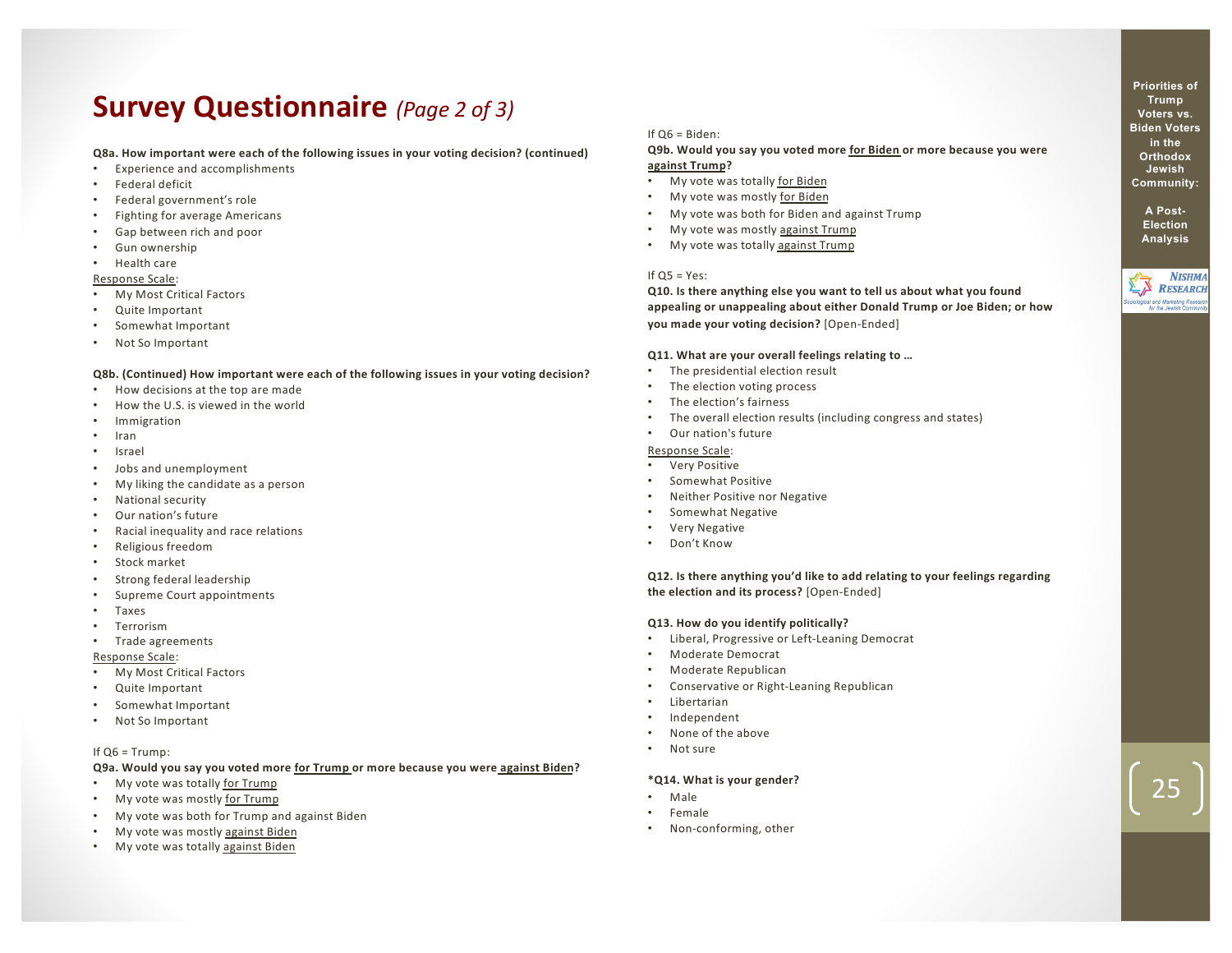# **Survey Questionnaire** *(Page 3 of 3)*

#### **Q15. What is your marital/relationship status**

- Married
- Single
- Divorced or Separated
- Widowed
- Living with a partner or in a long-term relationship
- Other

#### **Q16. What is your age?**

- 18 to 29
- 30 to 44
- 45 to 59
- 60 to 74
- 75+
- Would rather not say

#### **Q17. What is the highest level of schooling you have completed?**

- Less than high school graduate
- High school graduate
- Some college, no degree
- Two-year associate degree
- Four-year Bachelor's degree
- Some postgraduate or professional schooling, no degree
- Postgrad. or professional degree (master's, doctorate, medical, law, etc.)

#### **Q18. Which of the following best describes your employment status?**

- Employed full-time
- Employed part-time
- **Student**
- Working or volunteering non-paid
- Self-employed full-time
- Self-employed part-time
- **Retired**
- Homemaker
- Disabled/handicapped
- Not employed

#### **Q19. What is your total annual household income?**

- Under \$50,000
- \$50,000 to \$79,999
- \$80,000 to \$124,999
- \$125,000 to \$199,999
- \$200,000 to \$299,999
- \$300,000 or more
- Would rather not say

#### If  $O1 =$  Jewish:

**Q20. The Views of Minorities Within Judaism – We view the voices of all Jews as important, especially among groups that are in a minority. Please check the box(es) below if you are a member of any of these groups. [Multiple Responses]**

- Blacks / Jews of Color
- LGBTQ
- Other minority group Please describe

**Q21. If you live in the U.S., what are the first three digits of your primary**  residential zip code? \_\_ \_\_ \_\_

#### If Q3 = Modern or Centrist Orthodox:

**Q22. Where do you see yourself within the range of Modern or Centrist Orthodoxy?**

- "To the left" … Liberal Modern Orthodox
- "In the center" … Centrist Modern Orthodox
- "To the right" … More stringent (machmir) Centrist Orthodox

#### **Q17. What is your total annual household income?**

- Under \$50,000
- \$50,000 to \$74,999
- \$75,000 to \$99,999
- \$100,000 to \$149,999
- \$150,000 or more
- Would rather not say

*Thank you very much for sharing your thoughts. Your response is very important to us.*

#### **Q23. Please check the box(es below) …**

- [If Q1 = Jewish]: Check here if you are willing to receive email invitations to future occasional surveys of the Jewish community.
- Check here if you would like to get a free report of this survey's results emailed to you.

#### If either box in Q23 is checked:

**Please let us know your email address, so that we can contact you as appropriate. Your email will be totally confidential. It will not be used for any other purposes and will not be attached to your survey responses.** [Open-Ended for Email Address]

**We encourage you to share this survey with family, friends, colleagues, social media, etc. This survey will close Sunday, November 15 at noon Eastern Time. The Survey Link is: http://bit.ly/Come-Together-2020**

*You may now close this browser window or tab to exit the survey. Thank you!*

**Priorities of Trump Voters vs. Biden Voters in the Orthodox Jewish Community:**

> **A Post-Election Analysis**